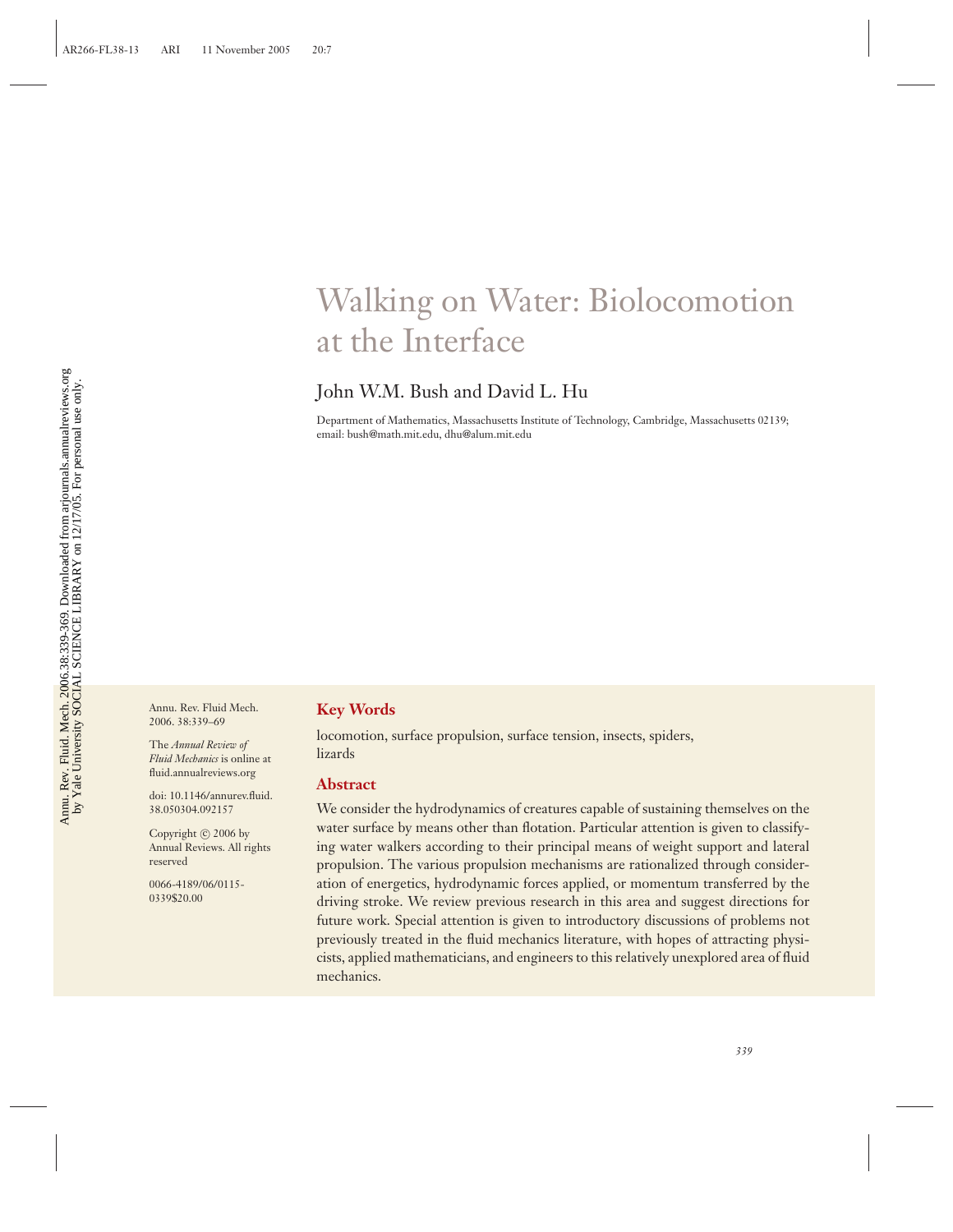# **1. INTRODUCTION**

Walking on water is one of the most striking feats in the natural world. The ability to do so has evolved independently throughout the animal kingdom, among over 1200 species of insects, spiders, birds, fish, reptiles, and mammals (**Figure 1**). Some insects spend their entire lives on the water surface; for other creatures, walking on water is a skill employed sparingly, often to avoid predators. Although various motives for walking on water are mentioned, we focus here on how rather than why creatures do so.

This review is written from the perspective of a fluid mechanician; nevertheless, we hope that it will also be of interest to biologists, particularly to workers in biolocomotion. A thorough discussion of the anatomy, ecology, and evolutionary history of water-walking creatures is beyond the scope and goals of this review. We focus on studies directed toward elucidating the myriad hydrodynamic propulsion mechanisms employed by these creatures. Particular attention is given to rationalizing the ability of creatures to walk on water by identifying the dominant forces employed in weight support and in propelling themselves across the surface. While we do discuss the critical wetting properties of the exterior of some water walkers, we do not consider their internal mechanics; neither do we consider the means of stimulation or control of their movements.

A great deal of work has been directed toward elucidating the propulsion mechanisms of terrestrial creatures, flying birds, and swimming fish, and there have been a number of excellent recent texts devoted to the subject of biolocomotion (Alexander 2002, 2003; Biewener 2003; Denny 1993; Vogel 1994, 2003). Aspects of this literature provide important context for this review, and so are briefly summarized here. Propulsion may be rationalized in terms of force, energy, or momentum transfer between the creature and its surroundings. In order for any creature to move, it must apply a force to its environment; the reaction force then serves to propel it forward. Terrestrial creatures rely on frictional forces between their bodies and land (Dickinson et al. 2000, Radhakrishnan 1998). In the absence of aerodynamic resistance on the walker, one may consider the energy as being transformed between the muscular strain, gravitational potential, and kinetic energies of the creature. When a creature moves through a fluid medium, the kinetic energy of the fluid must also be considered in the energy balance. For some hovering insects, previously shed vortices may be used to generate lift, and so may be considered as an additional energy storage device external to the insect (Dickinson et al. 1999).

#### **Figure 1**

Like the ability to fly and swim, walking on water is a skill that has evolved numerous times during the course of evolutionary history. It is used by modern insects, spiders, birds, lizards, and mammals. Water walkers range in size from less than a 1 mm to 3 m, and include (*a*) *Microvelia*, (*b*) *Mesovelia*, (*c*) *Anurida*, (*d* ) the fisher spider, (*e*) the basilisk lizard (photo courtesy of Joe McDonald), ( *f* ) the Western Grebe (photo from the feature film *Winged Migration*), (*g*) man with flotation devices (sketch by Leonardo da Vinci), and (*h*) the tail-walking dolpin (photo courtesy of Fran Hackett, New York Aquarium).

−−−−−−−−−−−−−−−−−−−−−−−−−−−−−−−−−−−−−−−−−−−−−−−−−−−−−−−−−−−−−−→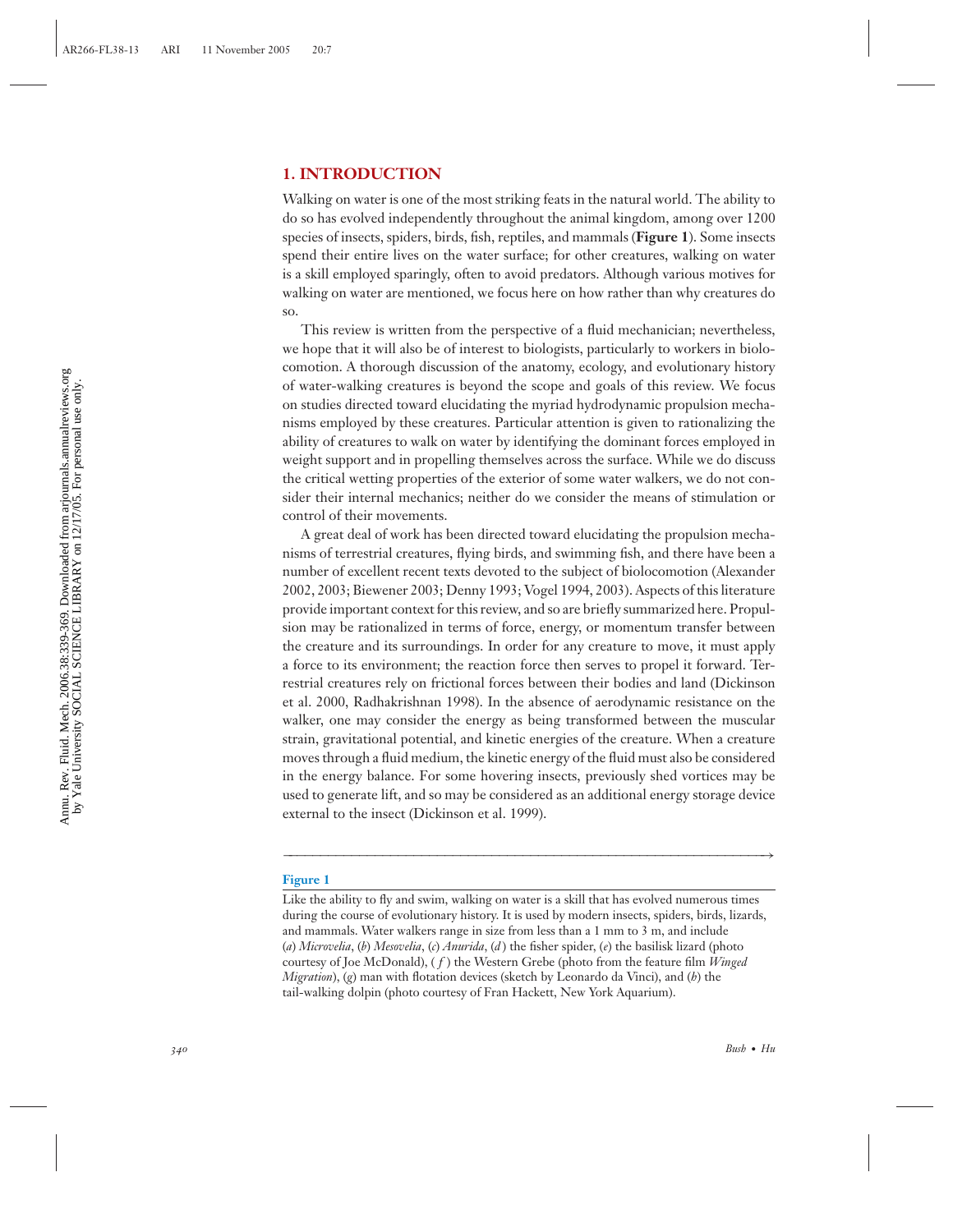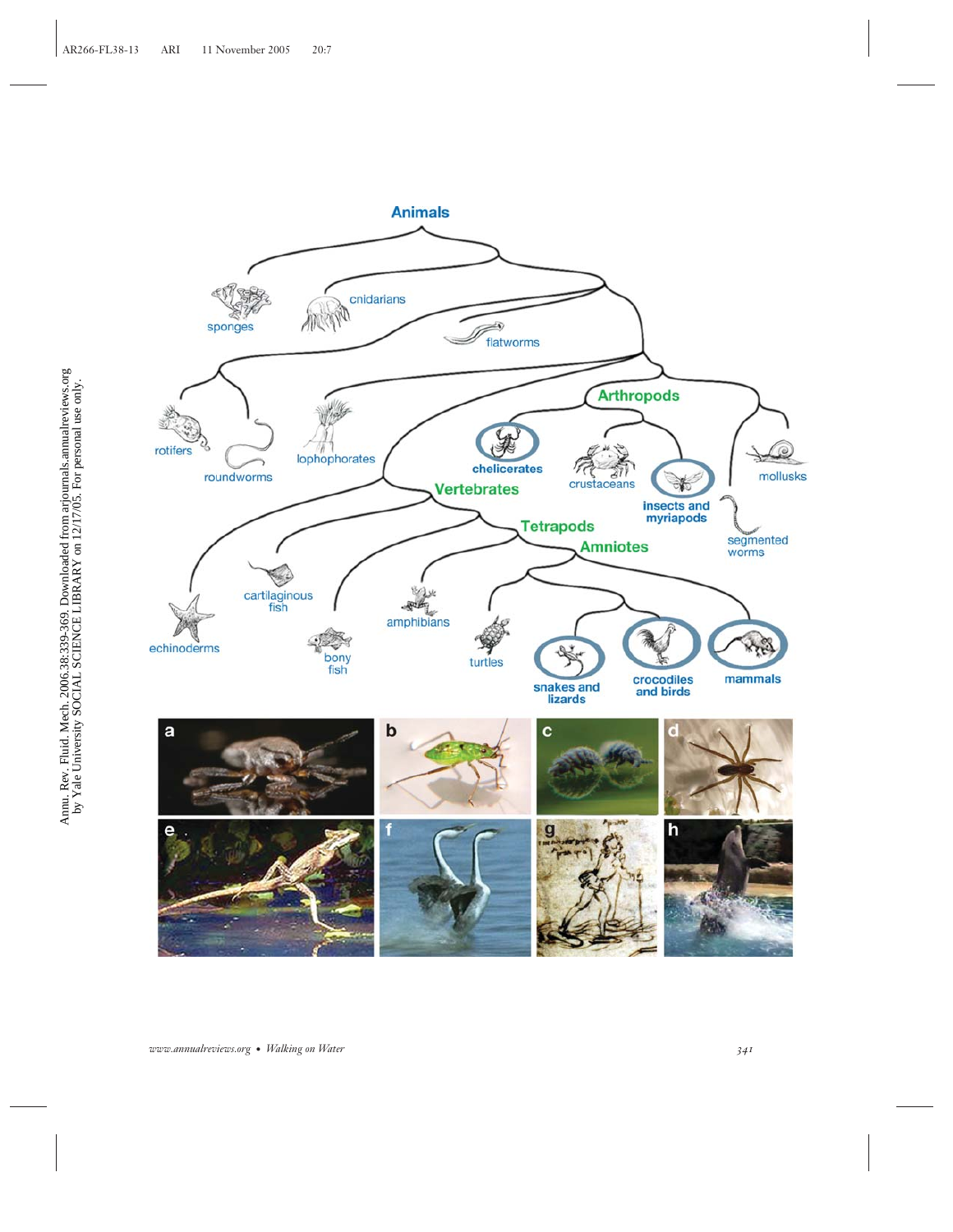In order to move, swimmers and fliers rely on the hydrodynamic force generated by their driving stroke. The instantaneous hydrodynamic force on a body is simply expressed as the integral of the normal projection of the stress tensor over the body surface. Direct calculation of the hydrodynamic force acting on most creatures is generally impractical, as it requires a precise knowledge of the fluid velocity and pressure fields and the integration of the resulting stresses over the surface of the body over the duration of the driving stroke. It is only for certain forms of geometrically simple propulsion that such a calculation is practical; for example, for the undulatory motion of long, thin swimmers (Lighthill 1970, McHenry et al. 2003, Taylor 1961). For most creatures, the driving stroke is characterized by a complex time-dependent geometry, and a direct computation of the hydrodynamic force is best done numerically. Such has been the approach most commonly taken in recent investigations of fish (Triantafyllou et al. 2000) and insects (Wang 2005); however, simplified twodimensional geometries are often adopted. An alternative approach to rationalizing the propulsion mechanism of swimmers and fliers involves consideration of the fluid momentum.

The change of momentum of a swimmer or flier generated by its driving stroke is given by the time integral of the hydrodynamic force acting on the body. Provided losses due to viscous dissipation are negligible, conservation of linear momentum requires that the change in momentum of the body be equal to that of the suspending fluid. Consequently, instead of rationalizing the propulsion of a creature by evaluating the hydrodynamic forces acting on it, one may alternatively do so by measuring the net momentum in its fluid wake. Such an approach is most simply applied to creatures whose wakes are characterized by coherent vortical structures, such as the reverse Karman vortex street generated by the carangiform mode of fish swimming (Drucker & Lauder 1999, Triantafyllou et al. 2000) or the vortex rings generated by hovering birds (Kokshaysky 1979; Rayner 1979a,b), octupi, squid, or salps (Linden & Turner 2004). For example, the vertical momentum transfer required for weight support in hovering birds has been considered by Spedding et al. (2003).

The dynamics of propulsion at the air-water surface requires additional consideration of the dynamics of the free surface and the forces generated by its distortion (Baudoin 1955), to be defined in Section 2. The characterization of the dynamics of water-walking creatures thus becomes a complex free-boundary problem, in which aerodynamic, hydrodynamic, and surface forces may act. The energetics are similarly complicated by the presence of the interface, as the gravitational potential and surface energies associated with its distortion must be considered. It is presumably this added degree of dynamical complexity that has discouraged more vigorous work in this area. To date, fluid mechanical studies of water-walking creatures have been largely confined to elucidating the propulsion mechanisms of individual creatures, with particular attention paid to spiders (Section 3.2), the water strider (Section 3.3), and the basilisk lizard (Section 4.2). By reviewing studies of these and other creatures, we here seek to provide an integrative view of water-walking creatures, as well as suggest potentially fruitful directions for future research.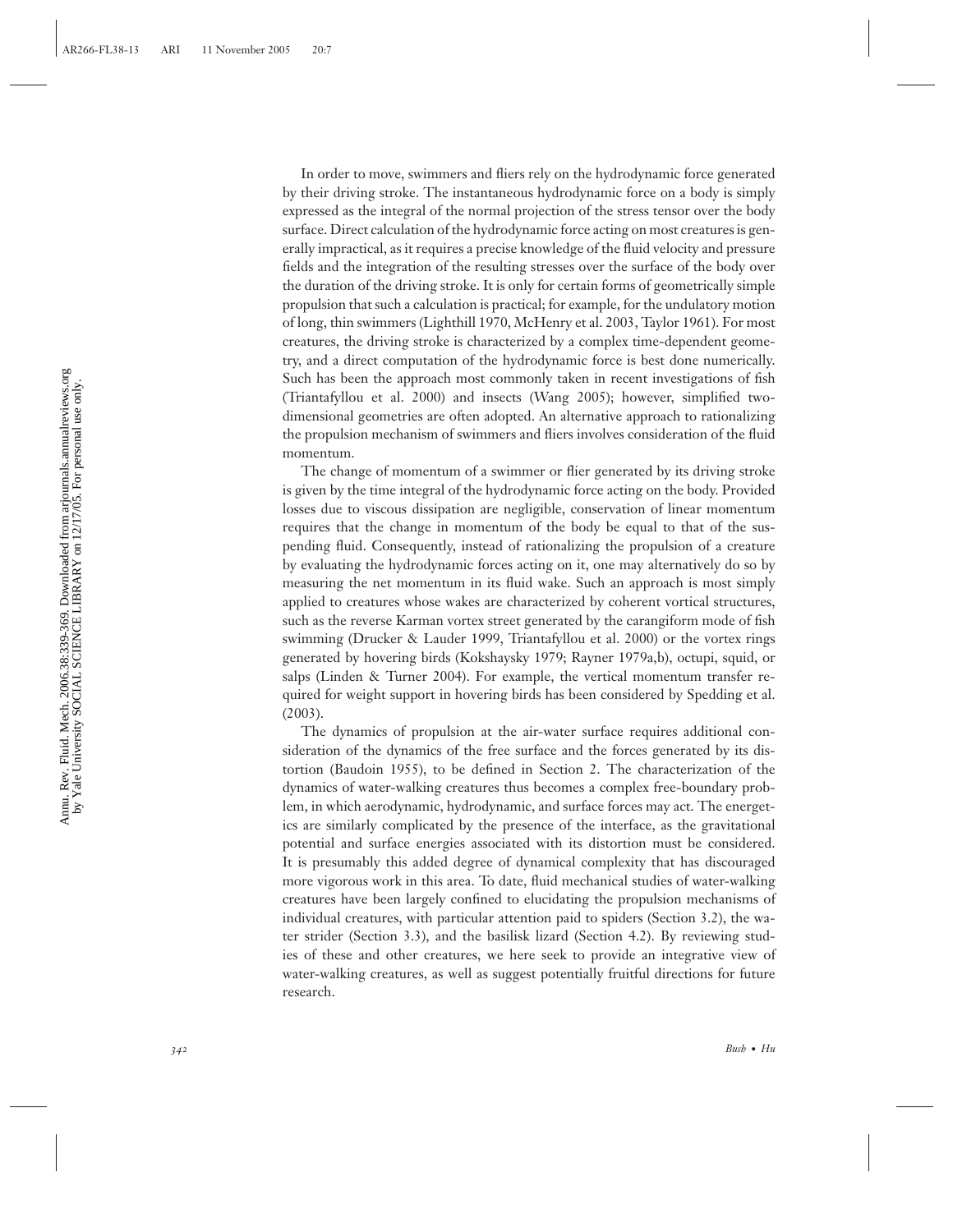# **2. FUNDAMENTALS**

The propulsion mechanisms of water walkers are as diverse as the creatures themselves. We proceed by categorizing these mechanisms according to the hydrodynamic stresses generated by the driving stroke.

## **2.1. Dynamics**

We consider an arbitrary object striking a free surface (see **Figure 2**). The instantaneous force, **F**, acting on the object may be written precisely as

$$
\mathbf{F} = \int_{S} \mathbf{T} \cdot \mathbf{n} \, dS + \int_{C} \sigma \, \mathbf{t} \, d\ell,\tag{1}
$$

where *S* is the area of the body in direct contact with the fluid, and *C* the line where the free surface separates from the body, specifically, the contact line.  $T = -pI + 2\mu E$ is the hydrodynamic stress tensor,  $p$  the fluid pressure,  $\mu$  the dynamic viscosity, and  $\mathbf{E} = [\nabla \mathbf{u} + (\nabla \mathbf{u})^T]/2$  the rate of strain tensor. **n** and **t** are the unit vectors normal and tangent to the free surface. The first term in Equation 1 represents the contribution from the hydrodynamic stress; the second term the force generated by the surface tension. Surface tension is a tensile force per unit length of magnitude  $\sigma$  that acts everywhere tangent to the free surface: Its net contribution is thus prescribed by the line integral in Equation 1.

Application of Stokes theorem allows one to re-express the surface tension force in terms of an integral over the area *S*:

$$
\int_C \sigma \mathbf{t} \, d\ell = \int_S [\sigma (\nabla \cdot \mathbf{n}) \, \mathbf{n} - \nabla \sigma] \, dS. \tag{2}
$$

Thus, the net influence of surface tension is to generate a normal stress proportional to  $\sigma$  and the local curvature,  $\nabla \cdot \mathbf{n}$ , and a tangential stress equal to the local gradient in surface tension, as may arise owing to tangential gradients in temperature or chemical



#### **Figure 2**

A schematic illustration of the driving leg of a water-walking creature. An object of characteristic size *w* strikes the free surface at speed *U*. The surface is characterized by a surface tension  $\sigma$  and its shape by the unit normal **n**. The object's motion will be resisted by some combination of the forces enumerated in Equation 4.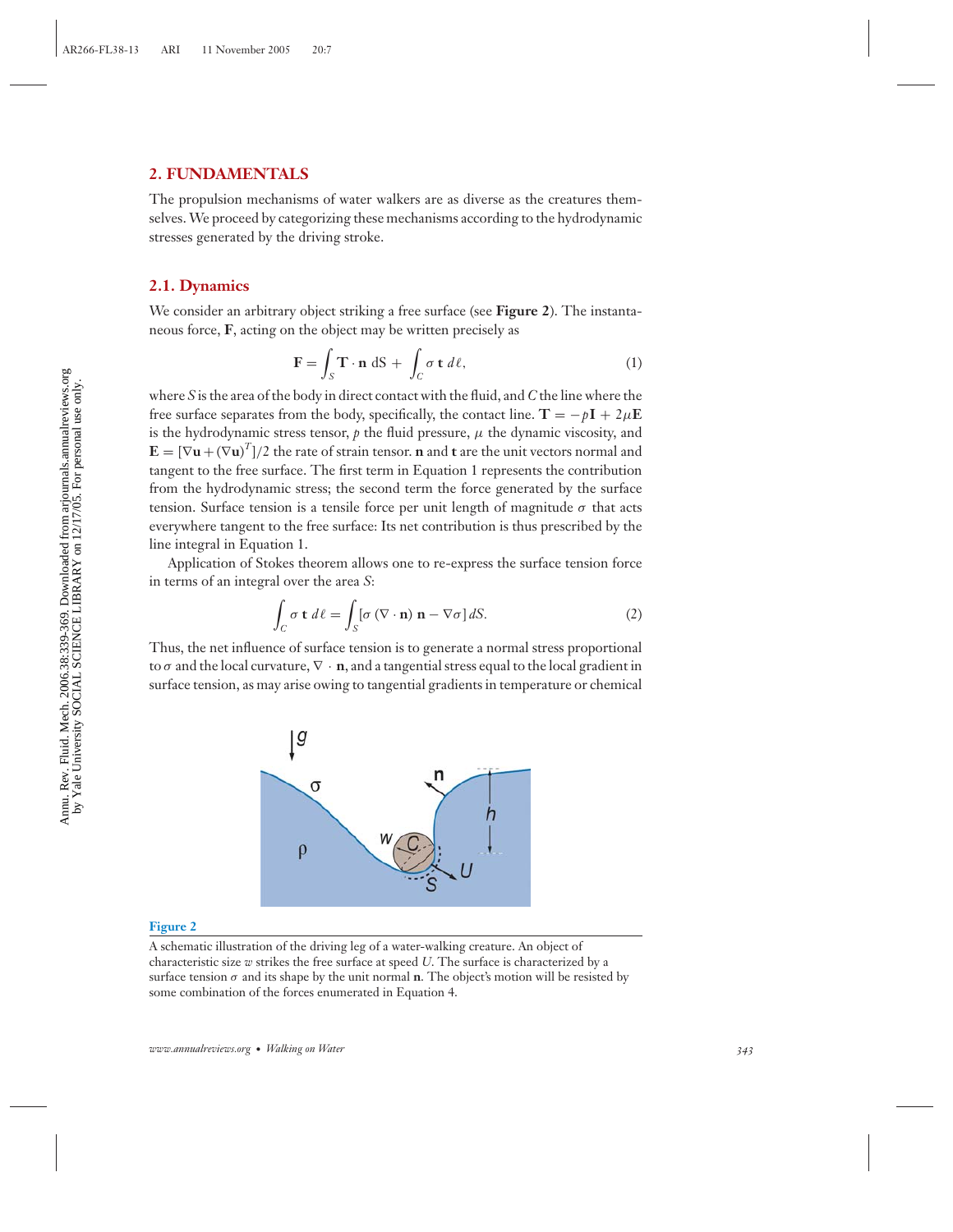composition (Levich & Krylov 1969). The net surface tension force acting on the body may thus be obtained by integrating the local curvature pressure  $\sigma \nabla \cdot \mathbf{n}$  and Marangoni stress  $\nabla\sigma$  over its surface.

# **2.2. Statics**

Water-walking creatures are generally more dense than water, and so sink unless sustained by forces capable of bearing their weight. The statics of floating bodies is well understood and may be applied directly in order to understand the vertical force balance on a creature residing at rest on the air-water interface. Consider a body with density greater than that of water  $\rho_b > \rho$  and mass M floating at the interface (**Figure 3***a*). Its borders are generally adjoined by a meniscus, details of which depend on the wetting properties of the solid (de Gennes et al. 2002), but whose lateral extent corresponds to a capillary length  $\ell_c = (\sigma/\rho g)^{1/2} \approx 2.6$  mm. The body weight must be supported by some combination of the buoyancy force,  $F_b$ , and curvature force,  $F_c$ :  $Mg = F_b + F_c$ . The buoyancy force is deduced by integrating the hydrostatic pressure  $p = \rho g z$  over the body surface *S* in contact with the water, and so is equal to the weight of fluid  $V_b$  displaced above the body and inside the contact line  $C$ . The curvature force may be deduced by integrating the curvature pressure over the same area.

Mansfield et al. (1997) and Keller (1998) generalized the Archimedes Principle by demonstrating that the curvature force is precisely equal to the weight of fluid displaced outside the contact line. The buoyancy and curvature forces are thus equal to the weights of the fluid displaced by the meniscus, respectively, in- and outside the contact line; their relative magnitudes are thus prescribed by the ratio of the characteristic body size  $w$  to the capillary length  $\ell_c$ . For creatures with long legs that are thin relative to the capillary length, such as the bulk of water-walking insects, their weight is supported almost exclusively by surface tension (**Figure 3***b*).



#### **Figure 3**

(*a*) The forces on a floating body. Its weight is supported by a combination of buoyancy and curvature forces, whose magnitudes are given by the weights of the fluid volumes displaced inside and outside its contact line, respectively  $V_b$  (yellow) and  $V_m$  (pink). (b) For a long body thin relative to the capillary length  $w \ll \ell_c$ , such as the water strider leg, weight is supported principally by the curvature force per unit length  $2\sigma \sin\theta$ . (*c*) The female water strider penetrates the free surface in order to lay her eggs.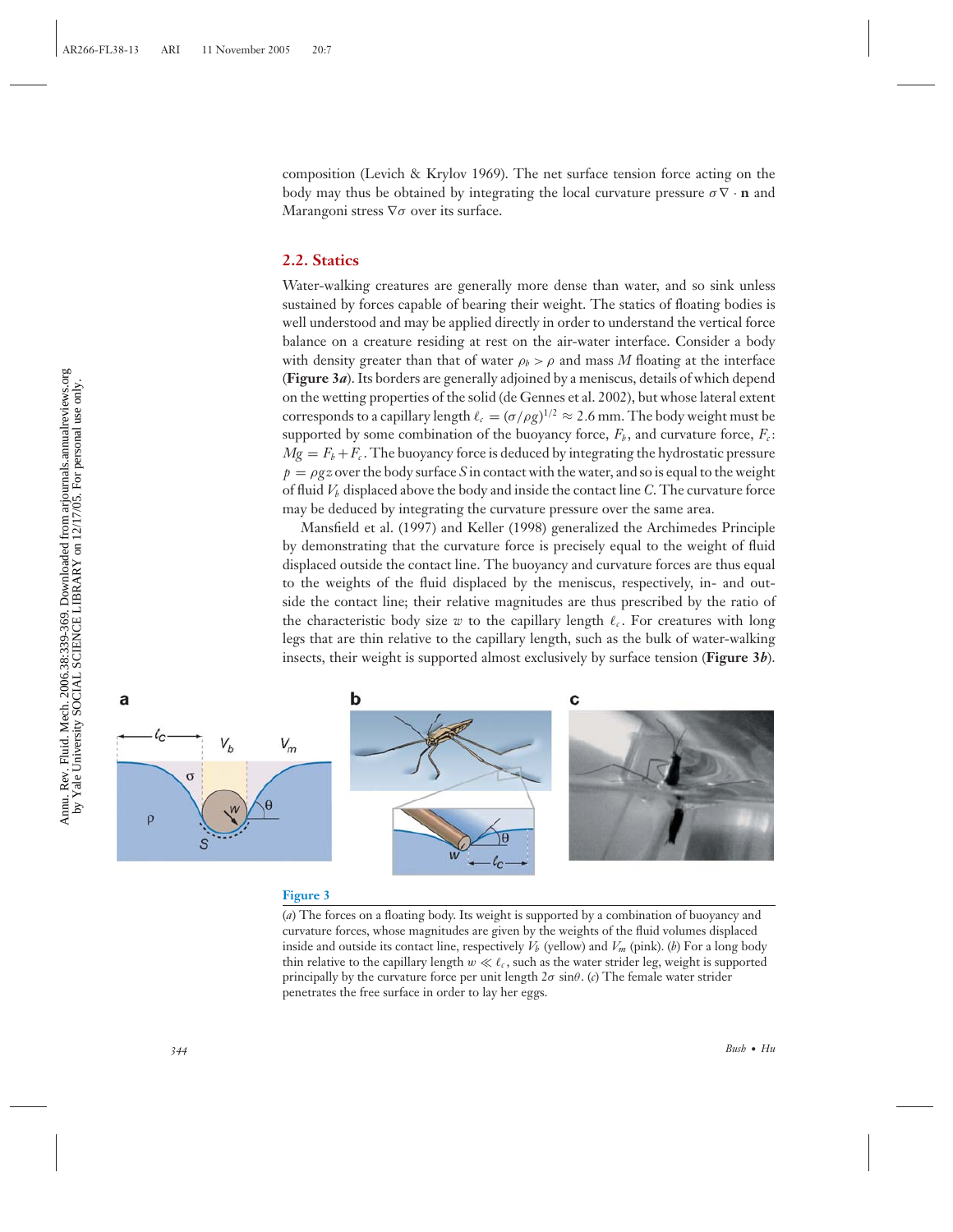For large bodies, the vertical force is generated primarily by buoyancy: Large bodies more dense than water cannot be sustained by capillary forces and so necessarily sink.

Thus, there is a natural distinction among water-walking creatures according to their principle means of weight support. Creatures small relative to the capillary length, such as water-walking insects (Section 3), rely primarily on surface tension forces for their support: They deform the free surface like a trampoline, thus generating curvature pressures that bear their weight and allow them to rest statically at the free surface. Large creatures (Section 4) cannot reside at rest atop the water: They must strike the free surface with sufficient vigor to generate hydrodynamic forces on their driving legs capable of bearing their weight. Our review considers in turn the dynamics of creatures small and large.

## **2.3. Dynamic Classification**

As we shall see below, the motion of the driving legs of most water walkers is characterized by high Reynolds number. For inviscid flow, the pressure is related to the velocity fields through the unsteady Bernoulli equation,  $\frac{\partial \phi}{\partial t} + \frac{1}{2}|\mathbf{u}|^2 + \frac{p}{\rho} - \mathbf{g} \cdot \mathbf{x} = c$ . Here **u** is the fluid velocity, φ the velocity potential, **g** gravity, **x** the position of the body, and *c* a constant. Substituting the Bernoulli pressure *p* into the hydrodynamic stress tensor **T**, then **T** and the curvature force (Equation 2) into Equation 1 yields a net force (Hu 2005; See also D. Hu and J.W.M. Bush. The hydrodynamics of water-walking arthropods. *J. Fluid Mech.* In preparation)

$$
\mathbf{F} = \int_{S} \left[ \left( \rho \frac{\partial \phi}{\partial t} + \frac{1}{2} \rho |\mathbf{u}|^2 - \rho \mathbf{g} \cdot \mathbf{x} + \sigma (\nabla \cdot \mathbf{n}) \right) \right] \mathbf{n} - \nabla \sigma \, dA. \tag{3}
$$

The approximate magnitudes of these terms, in addition to the viscous force, may be evaluated in terms of the characteristic leg speed *U*, the characteristic volume *V*, area *A*, and width *w* of the body in contact with the fluid, and the mean leg depth *h* below the unperturbed surface height:

$$
|\mathbf{F}| \sim \rho U^2 A + \rho g b A + \rho V \frac{dU}{dt} + \mu U A + \sigma \frac{1}{w} A - \nabla \sigma A,
$$
  
form drag buoyancy added mass viscosity curvature Marangoni (4)

where we assume that the local curvature of the meniscus at the area of contact corresponds to the leg width *w*. The form drag results from the pressure differential generated across the body. If the body strikes the surface asymmetrically, it may utilize the hydrostatic pressure. The added mass force arises from the requirement that fluid be accelerated around an accelerating body; the body's apparent mass increases accordingly (Daniel 1984). The curvature forces are important for water-walking insects: The generation of fore-aft asymmetry in the meniscus of their driving legs plays a critical role in their propulsion (Brocher 1910). Finally, the generation of Marangoni stresses through the release of surface-active fluid is used as an emergency propulsion mechanism by a number of insects (Section 3.5). **Figure 4** represents a categorization of water walkers according to the dominant propulsive forces that they employ.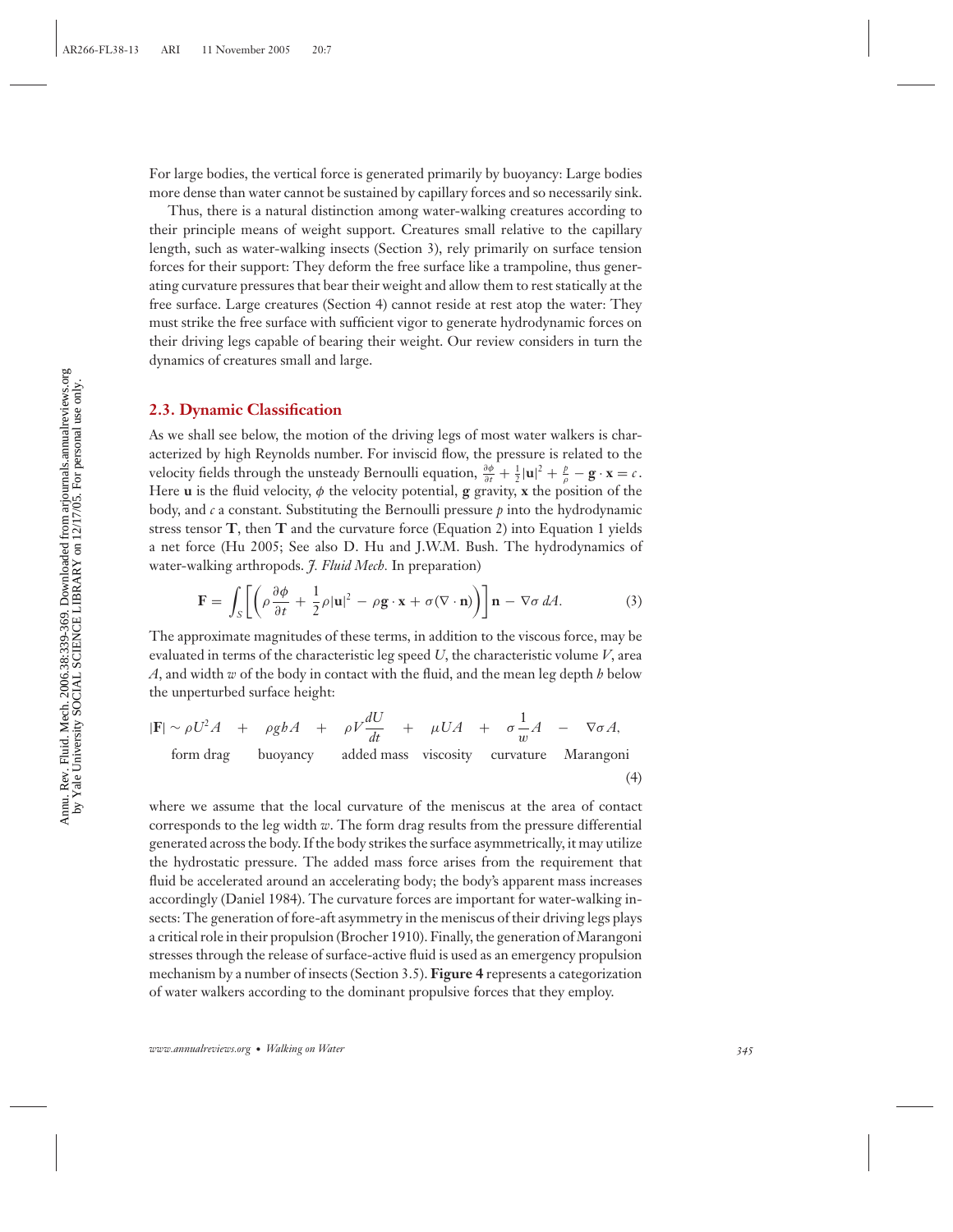

### **Figure 4**

The dynamic classification of water walkers. Large water-walkers, such as the basilisk lizard (*a*), rely on a combination of form drag, added mass, and gravitational forces generated by vigorous slapping of the free surface for both weight support and propulsion. Water-walking insects and spiders rely on surface tension for weight support. Propulsive forces for most insects, such as the water strider (*b*), are generated by some combination of form drag and curvature forces. Others may propel themselves using capillary forces [e.g., (*c*) *Pyrrhalta nymphaeae* larvae] or Marangoni stresses [e.g., (*d* ) *Mesovelia*]. **Figure (***a***)** courtesy of Hsieh & Lauder (2004).

Consider the driving leg of a water-walking creature striking the free surface with frequency *f*. The relative magnitudes of the six forces enumerated in Equation 4 are prescribed by five dimensionless groups, the Reynolds *Re*, Weber *We*, Bond *Bo*, Strouhal *St*, and Marangoni *Ma* numbers, defined, respectively, by

$$
Re = \frac{Uw}{v} = \frac{\text{inertia}}{\text{viscous}} \quad We = \frac{\rho U^2 w}{\sigma} = \frac{\text{inertia}}{\text{curvature}} \quad Bo = \frac{\rho g b}{\sigma/w} = \frac{\text{buoyancy}}{\text{curvature}}
$$
\n
$$
St = \frac{fw}{U} = \frac{\text{added mass}}{\text{inertia}} \quad Ma = \frac{\nabla \sigma}{\sigma/w} = \frac{\text{Marangoni}}{\text{curvature}}.
$$

Assessment of the magnitudes of these dimensionless groups indicates that the great majority of water walkers depend principally on some combination of curvature forces and form drag for their forward propulsion. For water walkers, the treatment of added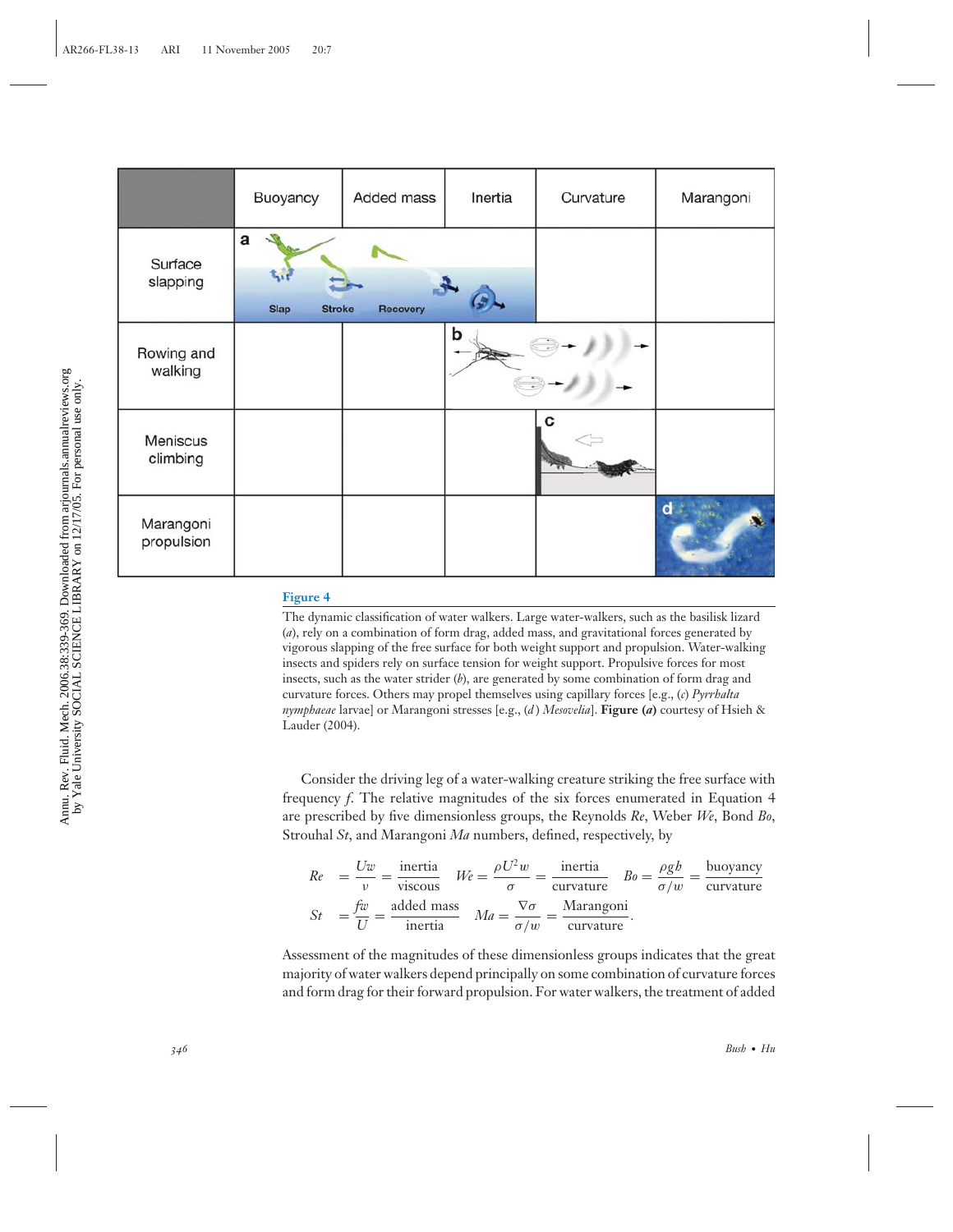mass is complicated by the fact that the driving leg is often accompanied by a volume of air, either a meniscus for water-walking insects and spiders (Section 3), or an air cavity for larger creatures (Section 4). While the resulting added mass may also provide a significant source of thrust for large water walkers  $(0.1 < St < 1)$ , it is negligible for water-walking anthropods  $(0.01 < St < 0.1)$ .

**Figure 5** illustrates the dependence of the Bond number on the Weber number for all water-walking creatures for which data was available. Note that there is a natural



#### **Figure 5**

The Bond  $B_0 = \rho g h w / \sigma$  and Weber  $W_e = \rho U^2 w / \sigma$  numbers for water walkers. Water-walking creatures small relative to the capillary length  $(B_0 < 1)$  are supported by surface tension. Maintenance of the menisci on their driving legs requires that  $We < 1$ , a criterion satisfied by all water-walking insects apart from the galloping fisher spider. Large water walkers ( $B_0 \gg 1$ ) are unconcerned with the effects of surface tension. Note the dependence of the best fit line: *Bo* ∼ *We*. A number of terrestrials capable of walking on water are included. Data for leg width *w* and speed *U* collected from: (1) Hu et al. (2003), (2) Suter et al. (1997), (3) Suter & Wildman (1999), (4) Suter & Gruenwald (2000), (5) Nuechterlein & Storer (1982), (6) Aigeldinger & Fish (1995), (7) Livezey & Humphrey (1983), (8) Glasheen & McMahon (1996b), and (9) F. Hacket (personal communication).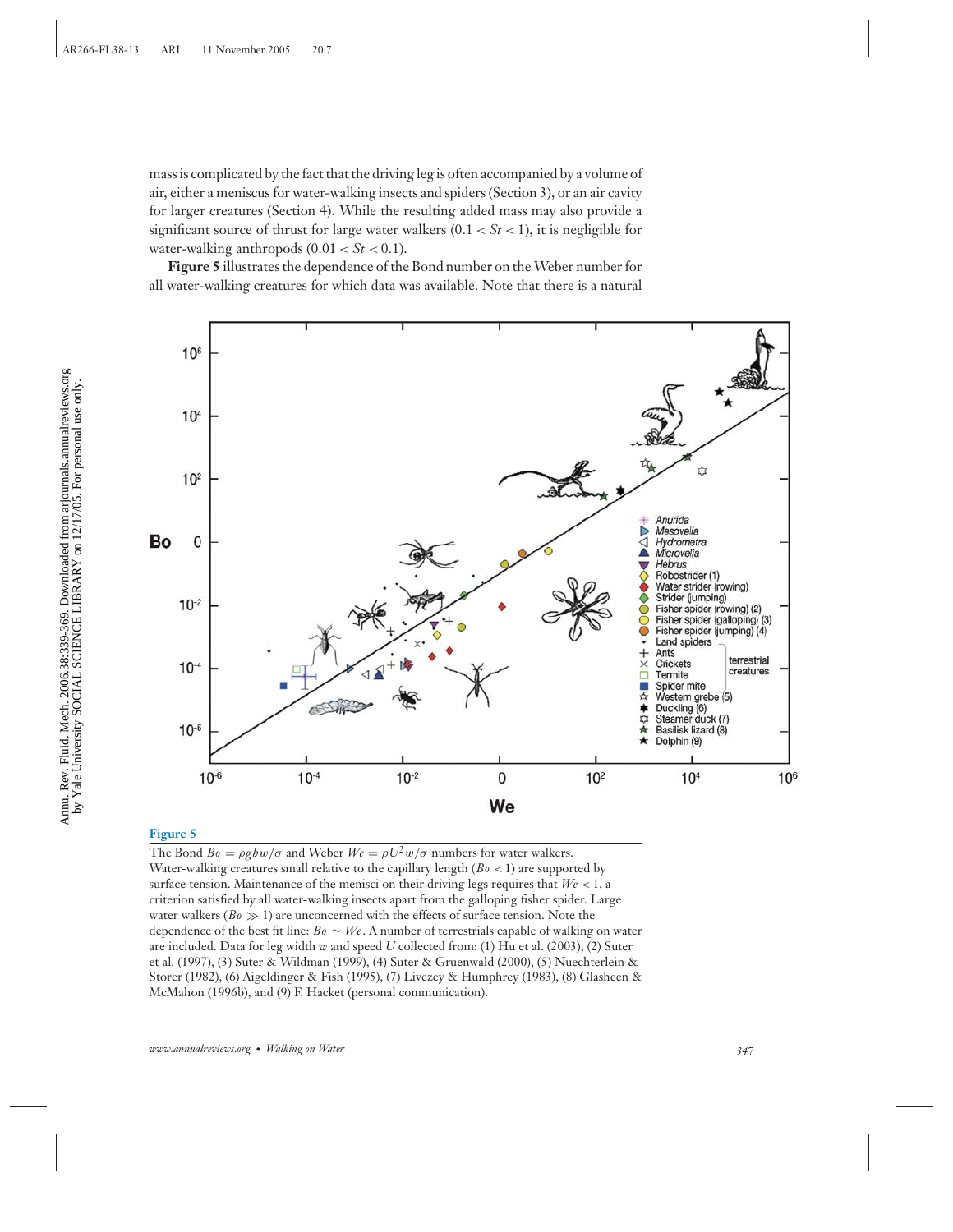division at  $Bo = 1$ . Small creatures, specifically arthropods, for which  $Bo \ll 1$  rely on surface tension for weight support. Their leg speeds are generally characterized by *We* < 1; consequently, their driving legs do not penetrate the free surface. The only arthropod for which  $W_e > 1$  is the fisher spider in its high-speed galloping mode (Suter & Wildman 1999; see Section 3.2). Larger creatures, for which *Bo* > 1, rely on surface tension for neither weight support nor forward propulsion: Their large Weber numbers indicate that their peak leg speeds are unconstrained by surface tension.

**Figure 6** illustrates the dependence of the Reynolds number on the Weber number, and illustrates that  $0.1 > Re > 10^5$  for all the water walkers examined: The principal hydrodynamic force acting on the driving legs of water walkers is inertial



#### **Figure 6**

The Reynolds  $Re = Uw/v$  and Weber  $We = \rho U^2 w/\sigma$  numbers for all water walkers. Note the absence of low *Re* water walkers, and the dependence of the best fit line:  $Re \sim We^{3/4}$ . Sources of data for species 1–9 are listed in **Figure 5**.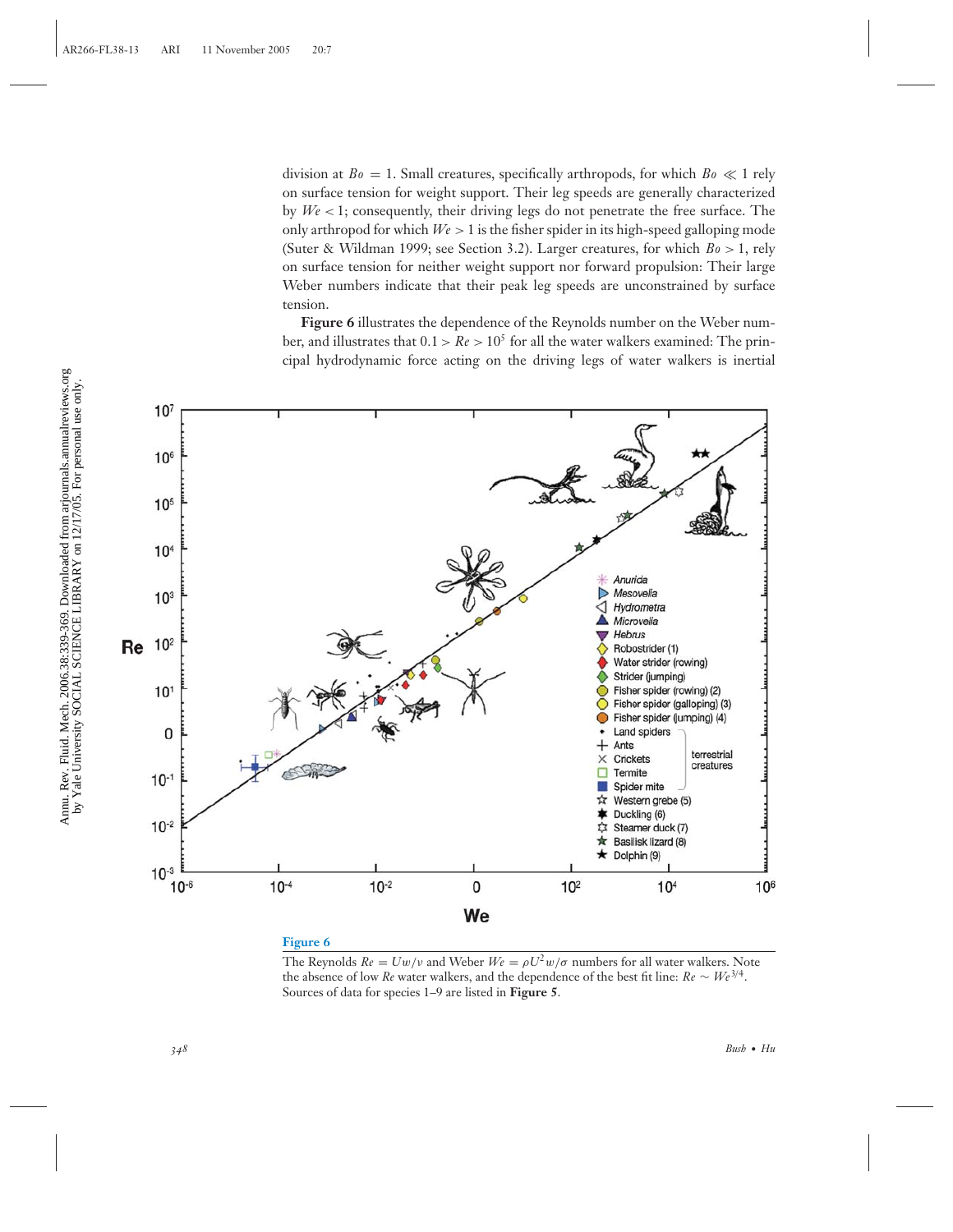rather than viscous. Finally, we note the dependence of the dimensionless groups  $B_0 \sim W_e$ ,  $Re \sim We^{3/4}$  evident in **Figures 5** and **6**, which may be rationalized if the leg speed depends on the leg width as  $U \sim w^{1/2}$ . Provided body length  $L \sim w$  and *h* ∼ w, these relations are consistent with Froude's Law of Equivalence of Velocities (Thompson 1961), which relates body speed to body length,  $U \sim L^{1/2}$ , and is valid for birds and fish. We thus surmise that Froude's Law is also valid for water-walking creatures, presumably because they evolved from terrestrials.

# **2.4. Wave Drag**

The dynamics of all known water walkers is unsteady; nevertheless, it is valuable to briefly review the concept of wave drag, as it has arisen in a number of discussions of water-walking insects. Objects moving steadily at an air-water surface generate surface waves if their speed exceeds the minimum speed of capillary waves,  $c_m$  = 23 cm/s (Lighthill 1979). The wave field is typically characterized by capillary waves propagating upstream, and gravity waves downstream of the object. The waves radiate energy away from the object, and so represent a source of drag. The ratio of power lost through waves to the steady translation speed *U* is defined as wave drag. Wave drag is the dominant source of resistance for boats and large ships; indeed, tremendous efforts go into designing hulls that minimize the wave drag (Milgram 1998). Wave drag also plays an important role in limiting the speed for a number of surface swimmers, including ducks (Prange & Schmidt-Nielsen 1970), muskrats (Fish 1982), and rats (Fish & Baudinette 1999).

The wave drag generated by bodies small relative to the capillary length moving at the interface was only recently considered. By generalizing a method developed by Havelock (1966) to describe wave drag associated with gravity waves, Raphael & de Gennes (1995) calculated the power loss to capillary-gravity waves associated with a point pressure distribution moving at an interface. Sun & Keller (2001) extended this study by applying the method of matched asymptotic expansions to calculate the wave drag on a body moving at an interface at large Froude  $Fr = U^2/(gL)$  and Weber numbers  $W_e = \rho L U^2 / \sigma$ , where *U* and *L* are the characteristic speed and length of the body. The result of Raphael & de Gennes (1995) indicates that the ratio of wave to form drag acting on a body moving steadily at a free surface is simply proportional to *We*<sup>2</sup>. The relevance of the concept of wave drag to the unsteady propulsion of water-walking arthropods is considered in Sections 3.2 and 3.3.

# **3. WATER-WALKING ARTHROPODS**

An excellent review of the early works on the biology of water-walking arthropods (insects and spiders) is presented by Hungerford (1919). Water-walking insects were first described during early efforts to classify all animals (Aldrovandi 1618, Ray 1710). The first fundamental studies of surface tension (Plateau 1873) were well cited in the subsequent biology literature, as the critical importance of capillary phenomena on the dynamics and physiological adaptations of water-walking arthropods was quickly recognized (Brocher 1910, Portier 1911). Brocher enumerated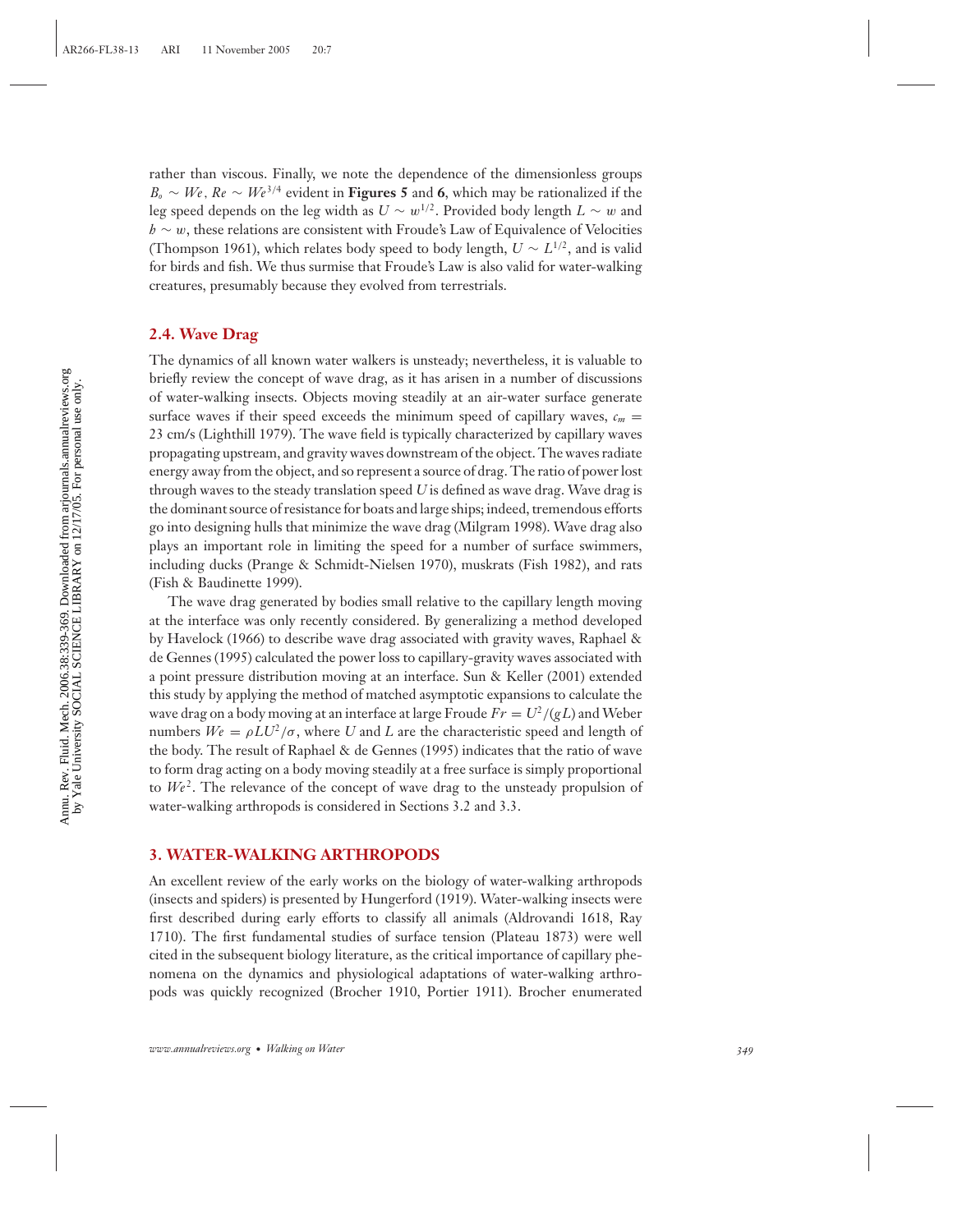several mechanisms used by semiaquatic creatures to propel themselves along either side of the free surface, or pass from one side to the other. A great compendium of information on the physiology of semiaquatic insects is presented by Andersen (1982).

Baudoin (1955) provides simple scaling arguments that rationalize both upper and lower bounds on water-walking creatures. He defines the margin of safety for water walkers (henceforth the Baudoin number),  $Ba = \frac{Mg}{\sigma P}$ , as the ratio of weight *Mg* to the maximum supporting surface tension force  $\sigma P$  that can be generated along the contact perimeter *P* of the legs. He measured the margin of safety for several species of water-walking arthropods and demonstrated that *Ba* ∼ *L*2, where *L* is the characteristic insect size, as one expects because  $M \sim L^3$  and  $P \sim L$ . He further stated that the water strider's large margin of safety enables it to leap and perform other feats of surface acrobatics (e.g., Bush 2005, Bush & Hu 2005).

Baudoin further provides a scaling argument that rationalizes a minimum size for water walkers. As for terrestrial creatures (McMahon & Bonner 1985), the characteristic force *F* a water walker of characteristic length *L* can produce is proportional to its cross-sectional area: *F* ∼ *L*<sup>2</sup> (Alexander 1985, Wigglesworth 1950). Surface tension forces associated with deforming or crossing the free surface necessarily scale as  $F_s \sim \sigma L$ . The ratio of available force to curvature force  $F/F_s \sim L$  thus decreases with decreasing body size. It follows that there is a critical size below which creatures cannot effectively manipulate the free surface. Baudoin's suggested bound on the size of water walkers is roughly consistent with observations: We are unaware of any reported water walkers with total length less than 0.5 mm. Additional rationale for a minimum size of insects arises from consideration of internal transport requirements; specifically, hydraulic control of the proboscis (Novotny & Wilson 1997), breathing via diffusion, and blood transport via capillaries (Hunter 2003).

# **3.1. Wetting Properties**

The degree of wetting of a solid by a liquid is determined by both the material properties (which prescribe the energetic cost of wetting per unit area) and the topography of the solid surface (de Gennes et al. 2002). Surface roughening has long been used as a means of rendering a solid hydrophobic: By increasing the contact area, one increases the energetic cost of wetting, and so encourages a nonwetting situation. The effective contact angle on a roughened surface is prescribed by Cassie's Law (Bico et al. 2002). The rough texture of surfaces is known to enhance water repellancy in textiles (Bartell et al. 1948), plants, and animals (Cassie & Baxter 1945). The vital role of the wetting properties of water-walking arthropods has long been recognized (Brocher 1910, Imms 1906). The hydrophobic character of most water-walking insects is an important adaptation; otherwise, they would be forced to contend directly with surface tension forces each time their leg crosses the air-water interface. As many such insects weigh no more than 1–10 dynes and have total body perimeter of order 1 cm, crossing the interface would require that they generate forces of order 10–100 times their weight.

A number of water-walking insects are highly nonwetting. Dufour (1833) was the first to highlight the importance of the microstructure of the leg coating for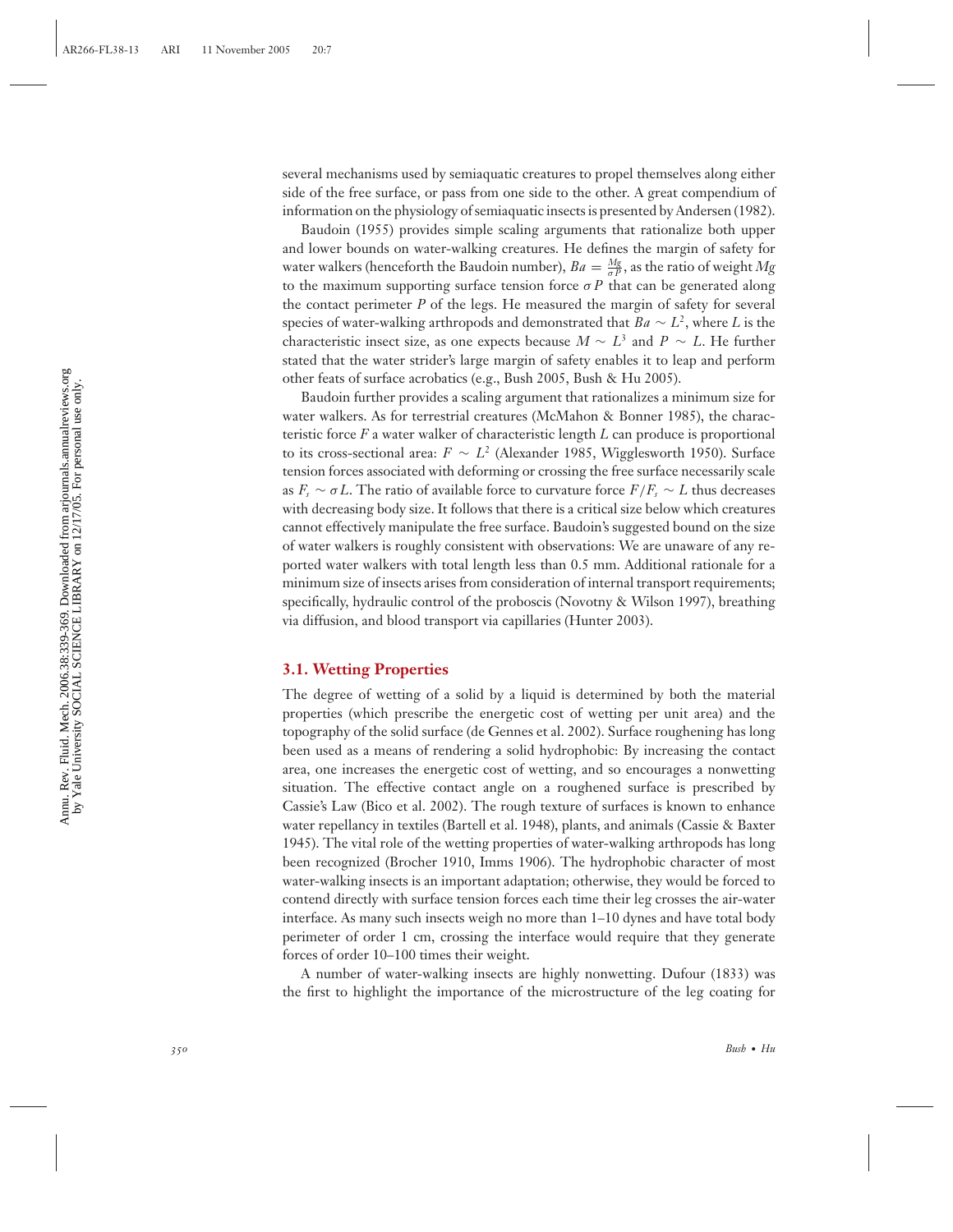water-walking insects. Andersen (1976) examined a wide range of semiaquatic bugs under an electron microscope and provided detailed characterizations of their hair cover. He, Cheng (1973), and more recently Gao & Jiang (2004), demonstrated that the water strider leg owes its hydrophobicity to its complex surface cover of hairs coated with water-repellant cuticle wax and contoured with fine fluted nanogrooves. The suggestion that the waterproofing is maintained by secretions from the scent glands (Brinkhurst 1960) has been refuted by Staddon (1972). Suter et al. (2003) examined the wetting properties of 25 species of spiders and found a wide range of both adhesion energies and hair densities.

For virtually all water-walking arthropods, the effective contact angle is sufficiently large that air is trapped by the complex hair layer, providing a thin air cushion, or plastron, between the creature and the water (Crisp 1950). Brocher (1910) reported that a number of insects can cross the water surface by virtue of the plastron adjoining their bodies. Noble-Nesbitt (1963) reported that several seafaring insects glisten when submerged, owing to the plastron that covers their hydrophobic exteriors. The presence of the plastron on the surface of submerged terrestrial spiders (Hebets & Chapman 2000, Rovner 1986) and other aquatic insects (Thorpe 1950) enables them to breathe and to survive for extended periods beneath the free surface.

Other insects have various appendages and body parts that are hydrophilic. Nutman (1941), Baudoin (1955), and Noble-Nesbitt (1963) point out that many water walkers have retractable wetting claws, or ungues, at the ends of their hydrophobic tarsal leg segments that they may use to penetrate or raise the free surface. The resulting ability to raise the free surface is critical in the meniscus climbing to be described in Section 3.4. Janssens (2005) (see also Thibaud 1970) describes the unguis of *Anurida* as a three-sided prism, two sides being hydrophobic and the third hydrophylic, and argued the utility of this arrangement for their dynamic stability.

Wigglesworth (1950), Nutman (1941), Baudoin (1955), and Noble-Nesbitt (1963) report that certain surface-dwelling springtails have a wetting ventral tube vesicle that allows them to locally raise the free surface. The springtail may sit atop the surface like a loaded spring (**Figure 7**): The vertical curvature forces acting on its head and tail



#### **Figure 7**

The leaping mechanism of the water-walking springtail. *Anurida* pulls upward on the free surface with its ventral tube, and pushes downward with its nose and tail. Release of the free surface from its ventral tube results in an unbalanced force that launches it upward.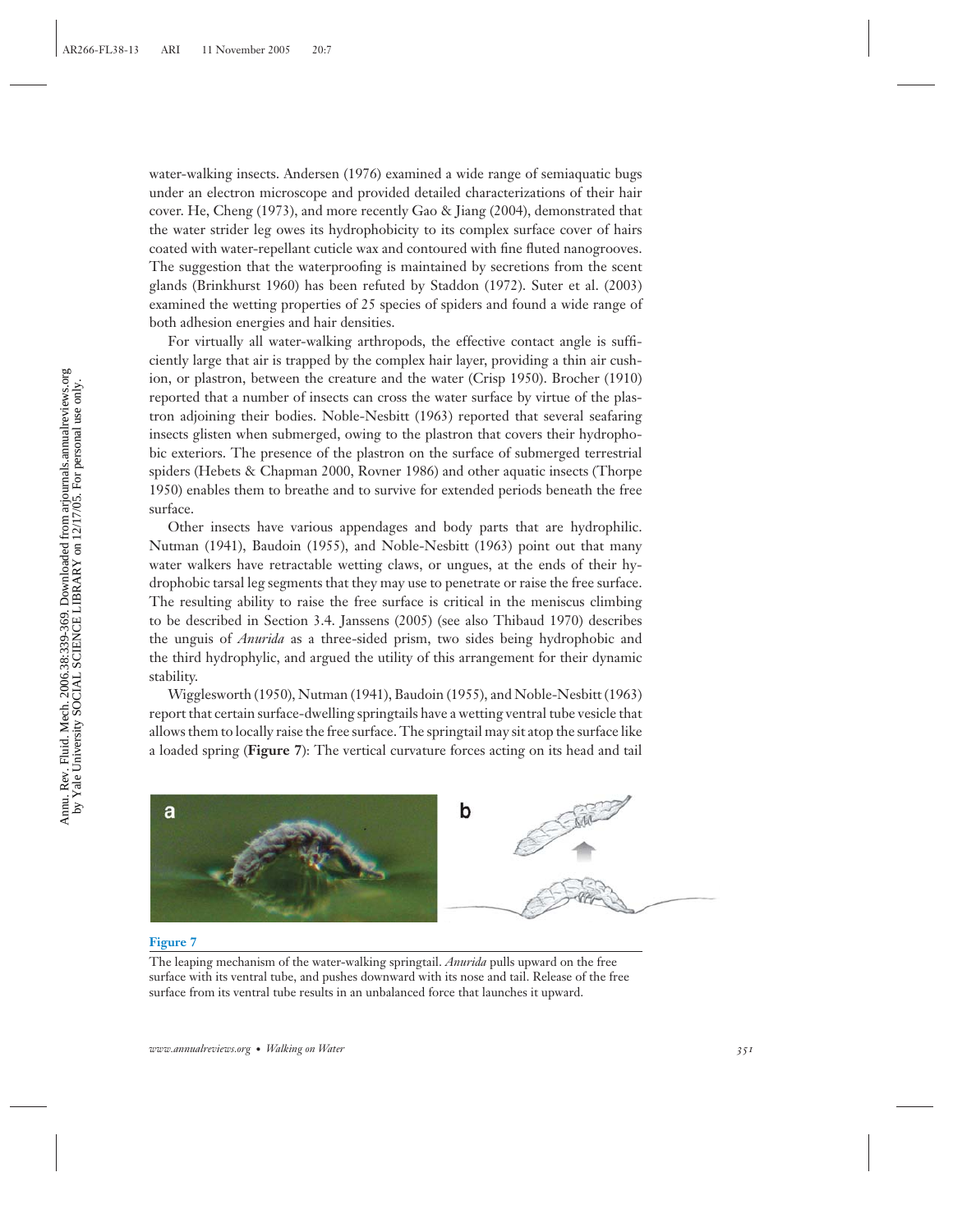balance its weight in addition to the capillary force generated by its ventral tube. The release of the free surface from the ventral tube results in an unbalanced force that propels it vertically, a technique used to evade aquatic predators. Other adaptations for leaping in the surface-dwelling springtails are discussed by Hopkin (1997).

### **3.2. Spiders**

The water-walking capabilities of spiders are extremely variable (Stratton et al. 2004, Suter et al. 2004). Some have hydrophilic surfaces and so cannot even reside at rest on the water surface. Others have adapted water-walking capabilities for a number of reasons, including foraging on the water surface, the pursuit of mates, evasion of terrestrial predators, and the survival of heavy rains, floods, and falls from trees and ballooning events (Humphrey 1987; Suter 1991, 1992) onto bodies of water. Suter et al. (2003) and Stratton et al. (2004) classified the wettability and water-walking capabilities of 249 species of spiders through a comprehensive cinematographic survey. Hydrophobicity, at least over part of the body, was a necessary prerequisite for water walking. Of the water walkers, the majority propel themselves adequately using their terrestrial gait; however, others have developed a specialized rowing gait (Schultz 1987, Suter et al. 2003). Evaluation of the capabilities of the entire arachnid population lead Stratton et al. (2004) to conclude that the ability to walk on water has evolved several times among spiders and also has been lost on occasion.

Fishing spiders have four distinct modes of navigating the free surface: leaping (Suter & Gruenwald 2000), sailing (Suter & Gruenwald 1999), rowing, and galloping (Gorb & Barth 1994, McAlister 1959, Schultz 1987, Suter 1999). Leaping may be used to ascend menisci or avoid aquatic predators. While Suter & Gruenwald (2000) suggest its relative inefficacy in avoiding predatory fish, Stratton et al. (2004) demonstrates its success in foiling lateral attacks from frogs. As for terrestrial mammals (Hill 1950, Pennycuick 1968), leap height of the fishing spiders was independent of body size (Suter & Gruenwald 2000). Li et al. (2005) developed a numerical model of leaping insects, specifically spring-loaded objects capable of launching themselves vertically from a free surface. Deshefy (1981) first reported the fishing spider's ability to sail across the water surface, and Suter & Gruenwald (1999) experimentally investigated this means of propulsion. By stretching its body into an elevated posture above the free surface, it generates aerodynamic forces that propel it horizontally.

When neither leaping nor sailing, two distinct gaits have been observed for the fisher spider on the free surface. Its relatively casual rowing gait is used in most circumstances; its galloping gait at times when high speeds are required, in prey capture and predator evasion (Gorb & Barth 1994). Suter & Wildman (1999) used high-speed cinematography to show that *Dolomedes* rows at speeds up to 0.2 m/s, but gallops above 0.3 m/s. Suter & Gruenwald (2000) report that rowing speeds are largely independent of body size among fisher spiders varying by a factor of 600 in mass. Suter et al. (1997) and Suter (1999) performed an experimental study of the locomotion of the fisher spider (*Dolomedes triton*). Severed spider legs were emplaced so as to abutt the free surface of water in a cylindrical tank. When the tank was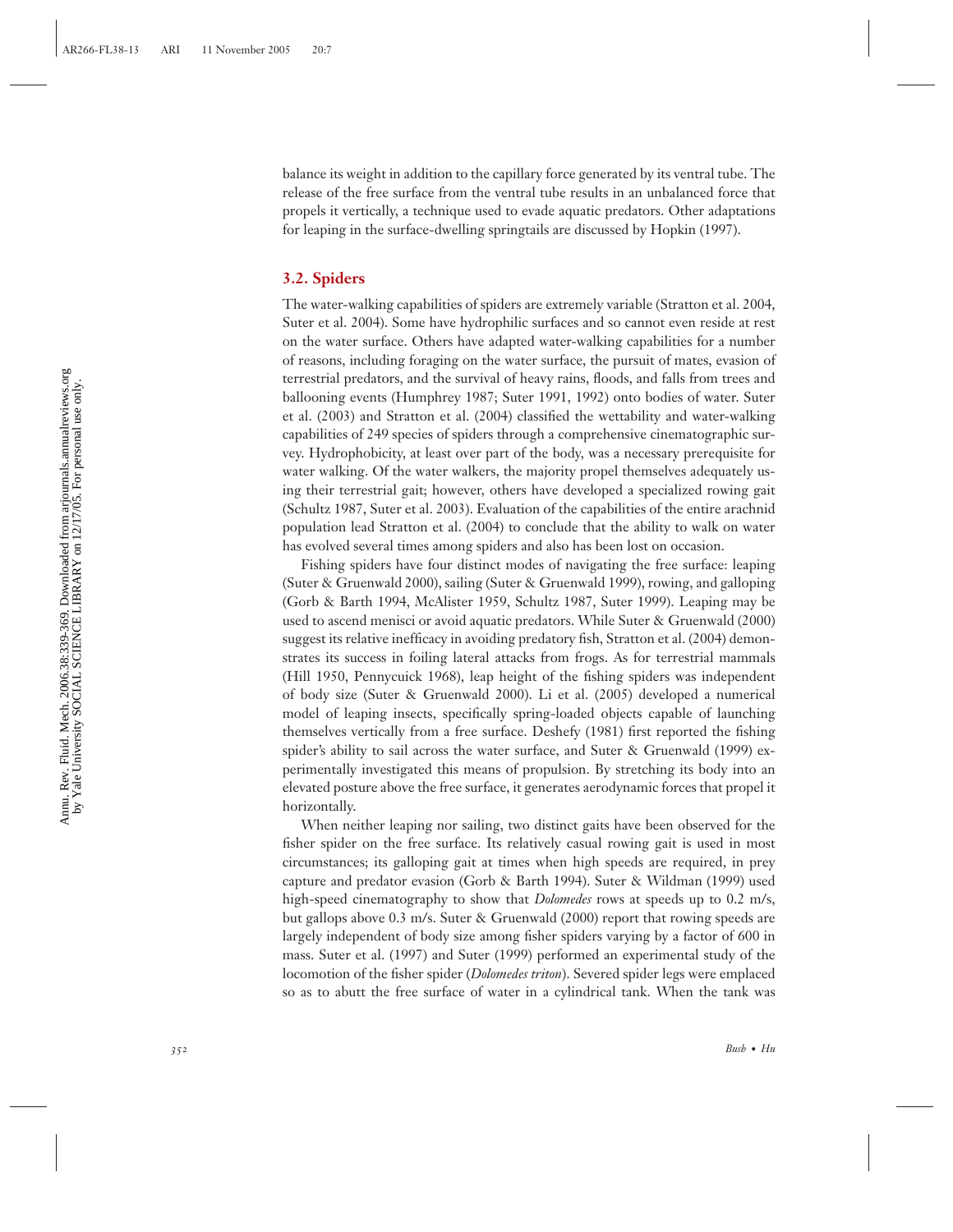rotated, steady relative motion was generated between the leg and fluid. They argued that, because the spider's leg speed is relatively constant during the driving stroke, a quasi-steady model was appropriate. The authors thus sought to assess the relative magnitudes of wave drag, form drag, and the curvature force on the driving leg of a fisher spider.

Wave drag was eliminated from contention on the grounds that no waves were observed in their experiments below the minimum capillary wave speed  $c_m$ , and because spider leg speeds are less than  $c_m$  when they row. The curvature force was eliminated from contention on the grounds that the measured force was not greatly influenced by changing the surface tension of the suspending fluid. Force measurements allowed the authors to deduce the dependence of the hydrodynamic force *F* on flow speed *U*, surface tension, and leg depth. The authors found that the drag *F* on the isolated leg was of the form  $F \sim U^n$ , where 1.6 <  $n$  < 2.1. We note that *n* being less than 2 is roughly consistent with drag results for flows past flexible bodies (e.g., Alben et al. 2002), and so might be accounted for by consideration of flexure of the spider leg or deformation of the meniscus. The authors conclude that form drag on the driving leg is the primary propulsive force used by spiders. We note that the relative magnitudes of the form drag and curvature forces are roughly prescribed by the Weber number, assessment of which (**Figures 5**, **6**) does support their conclusion for the galloping mode (where the integrity of the meniscus is lost), but suggests that curvature forces are also important during the rowing gait. Finally, the authors note that disturbances observed downstream of the spider leg indicated momentum transfer to the underlying fluid.

A valuable physical picture emerged from the study of Suter et al. (1997): the spiders row, using their legs as oars, and the adjoining menisci as blades. The authors suggest the relevance of this physical picture to a variety of water-walking creatures, including the water strider (Section 3.3). We note that the integrity of the meniscus adjoining the driving leg requires that the curvature pressures be comparable to the dynamic pressures; specifically, *We* < 1. The characteristic *We* ∼ 10 of the galloping fisher spider indicates the instability of its menisci: In its galloping gait, the fisher spider's legs protrude through the interface and generate thrust as would bladeless oars. Suter & Wildman (1999) demonstrate that rowing speeds of the fisher spider are limited by both anatomical and hydrodynamical constraints. The spider anatomy enables higher leg tip speeds in the galloping gait; moreover, the integrity of the meniscus vital for efficient rowing is lost at high speeds.

## **3.3. Water Striders**

Water striders are commonly found on ponds, rivers, and the open ocean (**Figure 4***b*; Andersen 1976). They are capable of gliding across the water surface or leaping at peak speeds in excess of 130 cm/s; some are capable of winged flight. Their streamlined form suggests the importance of aerodynamic drag in their dynamics. In moderate climates, they range in size from a fraction of a millimeter as hatchlings to a couple of centimeters as adults and weigh 1–10 dynes. In equatorial regions, they may be considerably larger: The largest water strider is the Vietnamese giant, *Gigantometra*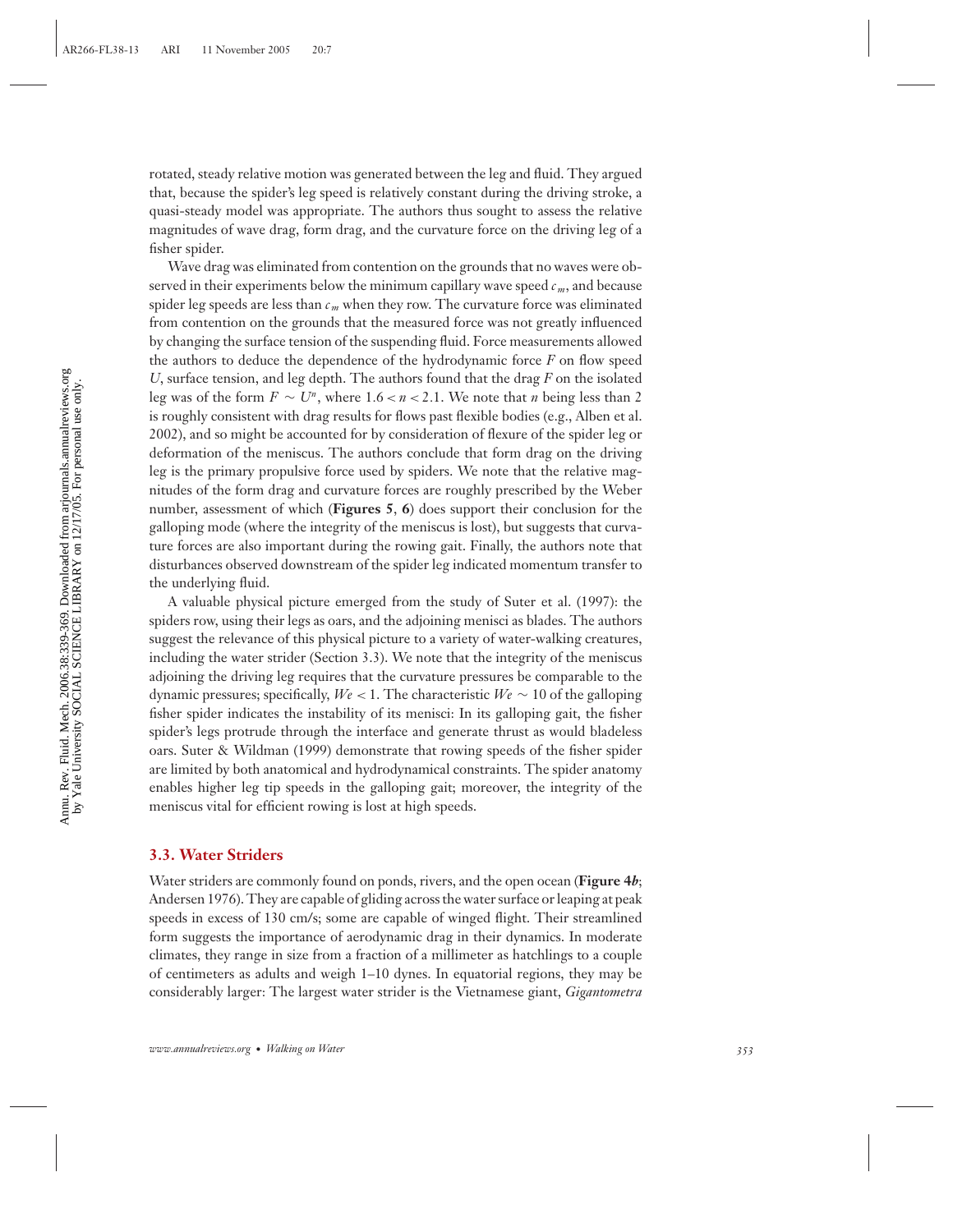*gigas*, which may reach a total length in excess of 25 cm (Tseng & Rowe 1999). Their bodies are covered by a thick mat of hair that renders them effectively nonwetting (Andersen 1982, Cheng 1973, Gao & Jiang 2004). Hu et al. (2003) calculate the Baudoin number *Ba* for 253 species of water striders and examine the dependence of body shape on size. Their study indicates that the requirement of static stability on the free surface rationalizes both the maximum size for striders and their variance from isometry: The legs of large water striders are proportionally longer. Hu et al. (2003) calculate the force applied by the driving stroke of the water strider to be of order 50 dynes, which is comparable to the maximum force that can be applied by the driving leg without penetrating the free surface.

Although the bulk of their lives is spent above the free surface, there are two critical stages in the water strider life cycle that may rely on their crossing the interface. Water striders may hatch from eggs laid beneath the free surface, then swim awkwardly toward the free surface. Infants puncture the free surface, perhaps aided by a surfactant coating. Thereafter, the duration of their lives is spent above the free surface, except when the females penetrate the surface to lay eggs (**Figure 3***c*). Seafaring water striders *Halobates* (Andersen & Cheng 2004) lay their eggs on floating objects or seabirds (Cheng & Pitman 2002), thus eliminating the need to cross the interface at any stage of the life cycle (Andersen & Polhemus 1976). Cheng (1973) notes that the air layer covering the seafaring water strider makes it strongly buoyant when submerged, thus enabling it to survive violent dunkings by rain, predators, and breaking waves. Walker (1893) and reports that the plastron allows *Halobates* to take evasive action by diving beneath the surface; however, this behavior was not confirmed by Cheng (1973). In any case, the submerged strider must may be rendered bouyant by its plastron, in which case it swims vigorously downward to avoid surfacing.

The first paper dedicated to the locomotion of water striders appeared following the development of high-speed videography. Bowdan (1978) examined limb coordination and gait changes of striders. Darnhofer-Demar's (1969) observations led him to a consistent picture for water strider propulsion mechanism, "when a water strider rows, it deforms the free surface, generating pivots from which it pushes off." However, the dominant force of resistance at the pivot was not identified. In the absence of flow visualization, the only visible manifestation of fluid motion forced by the water strider are the ripples that indicate the field of capillary waves generated by its driving stroke. Andersen (1976) noted the potential importance of wave drag associated with these waves. Denny (1993) noted that if the generation of surface waves was a necessary prerequisite for surface propulsion, infant water striders, whose leg speeds may be less that the critical steady speed (23 cm/s) required to generate waves, should be unable to move. Their ability to do so was subsequently referred to as Denny's Paradox (Suter et al. 1997).

The resolution of Denny's Paradox required the identification of a hydrodynamic force other than wave drag that acts on the driving leg of an infant water strider. The various candidates are presented in Equation 4. Suter et al. (1997) concluded that the force on the leg of a fisher spider may be largely accounted for in terms of form drag, which is present at speeds both above and below  $c_m$ . As indicated in **Figure 5**, both form drag and curvature forces resist the driving leg of the water strider; the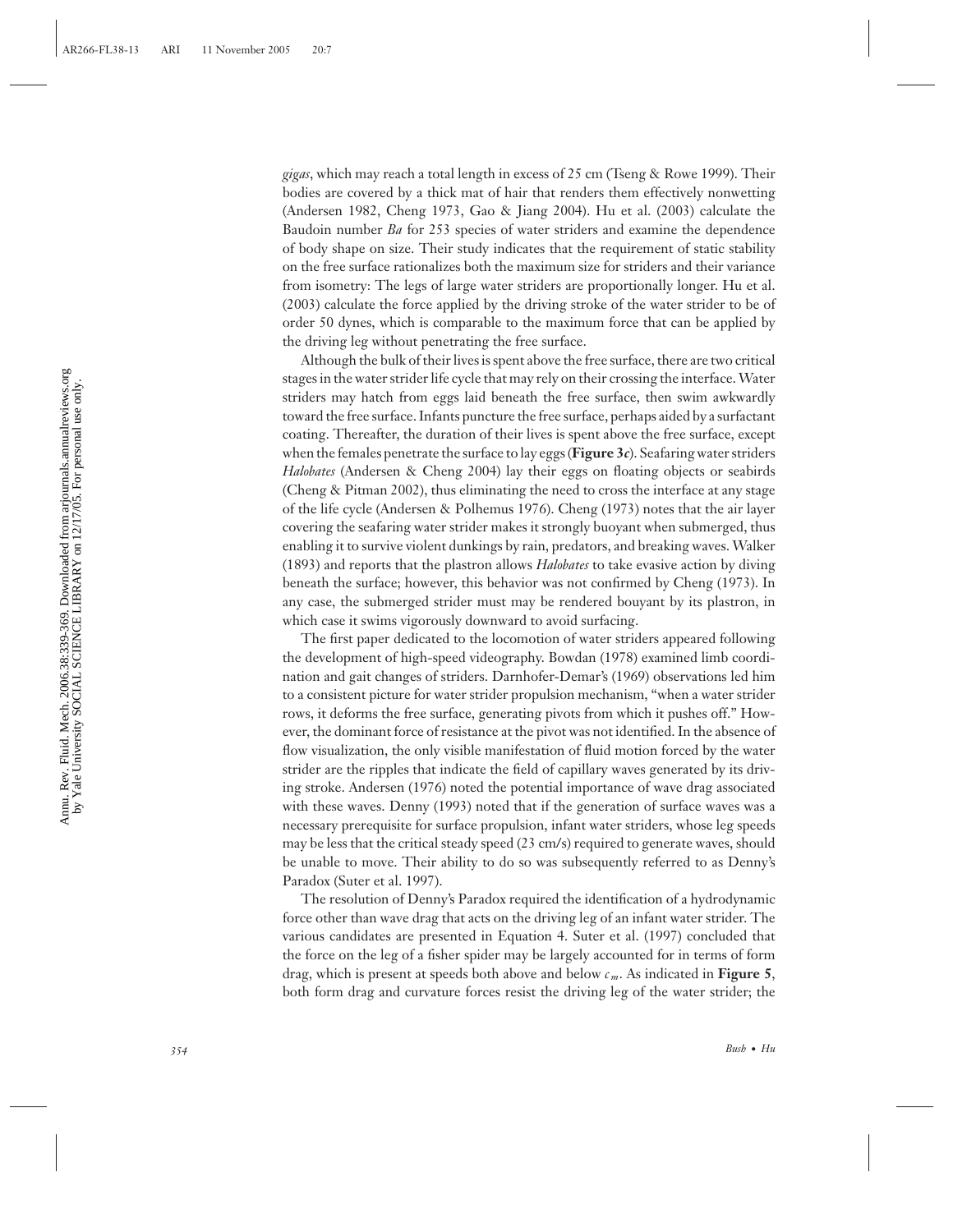relative magnitudes of these forces are prescribed by the Weber number, which is of order 0.1 for the strider, and so suggests the dominance of curvature forces. Hu et al. (2003) revealed that the wake of the water strider is generally characterized by both waves and subsurface hemispherical vortices (**Figure 4***b*). The momentum in the vortices is comparable to that of the strider and greatly exceeds that in the waves. They concluded that the waves were not critical to the propulsion mechanism, but were rather an inevitable biproduct of the driving stroke. The precise partitioning between the momentum transferred in waves and vortices by a point impulse applied at a free surface has been considered by Buhler (manuscript in preparation), who concludes that two thirds should be transferred in vortices, one third in waves. The final word on the resolution of Denny's Paradox comes from Denny (2004) himself.

The physical picture that emerges for the rowing fisher spider and water strider are similar, and likely applies more broadly to many water-walking insects (Suter et al. 1997). The insects strike the surface at a speed such that *We* < 1 in order to maintain the integrity of the meniscus, which serves as the blade on the paddle of the driving leg. The forces acting on the driving leg will then be some combination of the form drag and curvature force, the relative magnitudes of which are prescribed by the Weber number. The maintenance of the meniscus is important because the net force on a steadily moving meniscus is simply the form drag, which is proportional to its exposed area. In the rare instance that the driving stroke is characterized by a  $We > 1$ , as is the case for the galloping fisher spider, the driving leg penetrates the surface (Suter et al. 1997). While the thin air layer adjoining the leg precludes wetting, the resulting force on the leg is then simply a form drag proportional to the exposed leg area.

## **3.4. Meniscus Climbing**

Although standing bodies of water such as ponds are flat on a human scale, there is significant topography on the scale of millimetric insects. When such insects attempt to move onto land, floating logs, leaves, or emergent vegetation, they must ascend topography in the form of menisci, which appear to them as frictionless mountains. Their ability to do so was a necessary evolutionary adaptation for ancestral water walkers as they began to colonize the water surface (Andersen 1976). Some relatively large water walkers may surmount the menisci using their traditional means of propulsion; for example, the adult fisher spider and water strider may simply leap over menisci. Others cannot, and so have developed a unique means of meniscus climbing. The insects exploit the attractive force between like-signed menisci (Chan et al. 1981, Kralchevsky & Denkov 2001), deforming the free surface in order to generate lateral forces that carry them up the meniscus at high speed. This mode of propulsion was first reported by Baudoin (1955), who correctly identified capillary attraction as the propulsion mechanism. Further qualitative descriptions of meniscus-climbing insects are provided by Andersen (1976) and Miyamoto (1955). Hu & Bush (2005) present the first quantitative treatment of the dynamics of meniscus climbing.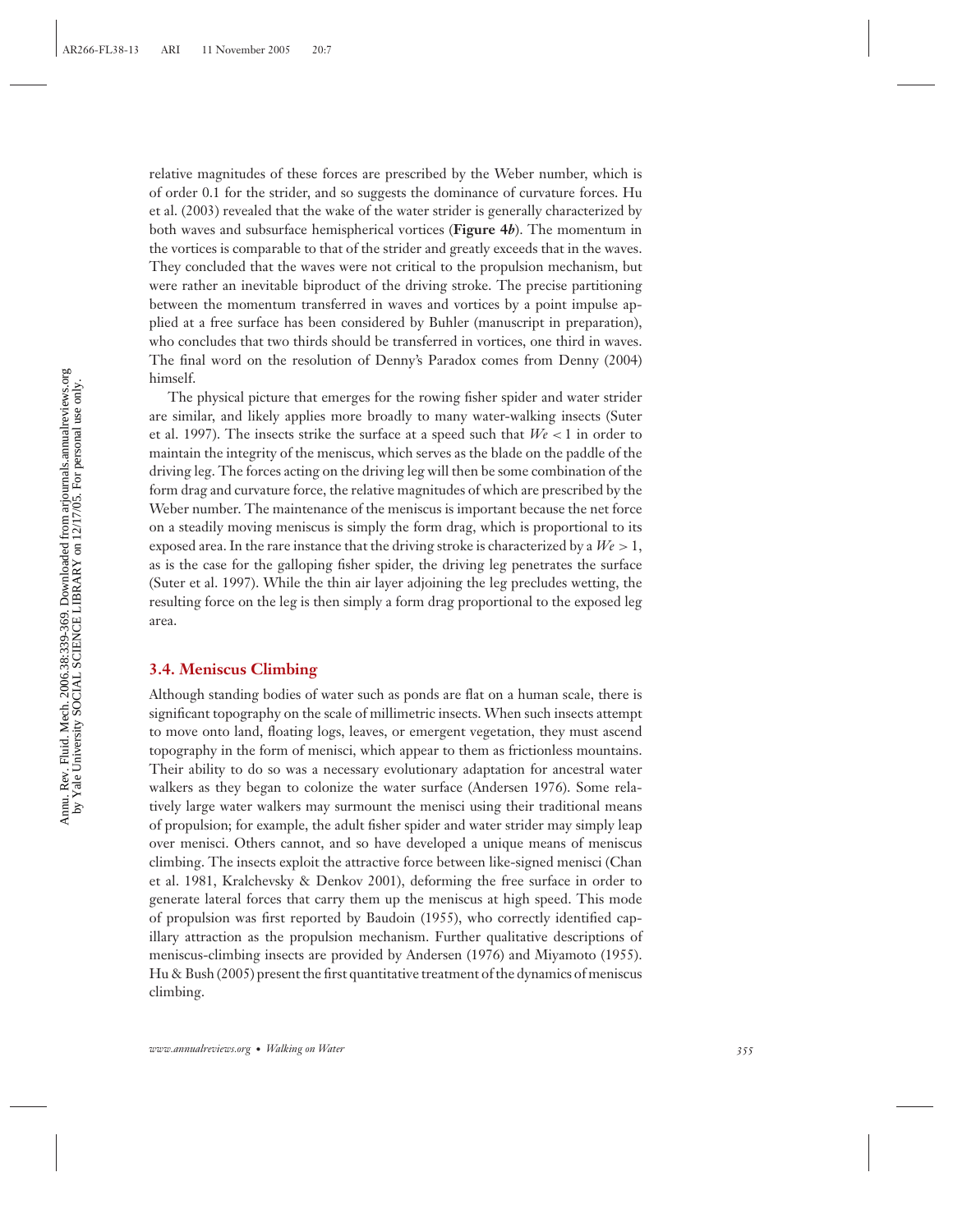Baudoin (1955) pointed out that meniscus climbing is performed by both wetting and nonwetting creatures. Wetting creatures, such as the *Pyrrhalta nymphaeae* larve, are circumscribed by a contact line; consequently, by arching their backs, they generate menisci and an associated lateral surface force that drives them up the meniscus (**Figure 8***a,b*). Their ascent is best rationalized in terms of energetics: if the surface energy they create through arching their backs exceeds the gravitational potential energy gained through their ascent, they will be drawn up the meniscus by capillary

#### **Figure 8**

Meniscus climbing insects generate lateral forces by deflecting the free surface. (*a,b*) Wetting insects such as *Pyrrhalta nymphaeae* larvae are circumscribed by a contact line, and so deform the free surface by arching their backs. (*c*) Nonwetting insects such as *Mesovelia* do so by raising the free surface with their ungues. (d) The deflection of the free surface is indicated by the shadows cast: upward with the front and hind feet, and downward with the middle pair.



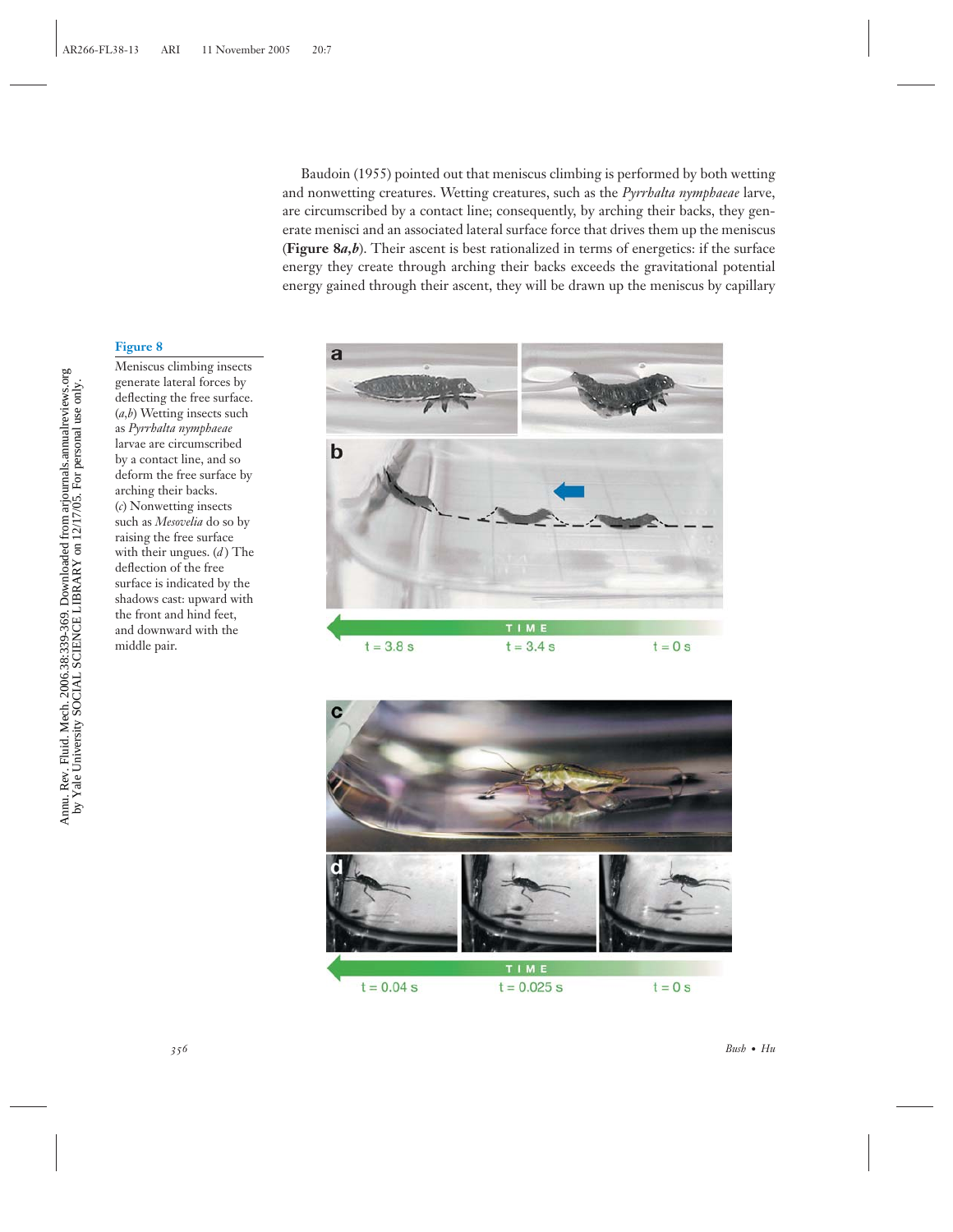forces (Hu & Bush 2005). Baudoin (1955) performed a simple experiment to demonstrate that floating metal rectangles, when arched slightly, will ascend menisci as do wetting climbers.

The manner in which nonwetting insects deform the free surface is not as obvious; however, as described in Section 3.1, a number have developed specialized feet with retractable hydrophilic claws that allow them to clasp the free surface. **Figure 8***c,d* illustrates the posture assumed by *Mesovelia* during the ascent of a meniscus. The insect pulls up with its front legs, thus generating a lateral force that draws it up the meniscus. The torque balance on the insect requires that it pull upward with its hind legs. Finally, the vertical force balance requires that its central pair of legs bear its weight in addition to the vertical forces applied by its front and hind legs. Hu & Bush (2005) applied this simple physical picture to rationalize the ascent rates observed in their experimental study. Both Miyamoto (1955) and Andersen (1976) reported that certain species of insects assume laterally asymmetric, tilted body postures during their ascent of menisci, presumably to maximize the capillary propulsive force.

Finally, we note that capillary attraction is also exploited by some insects, for example *Anurida* (**Figure 1***c*), as a means of mutual attraction on flat surfaces. Deforming the interface by assuming the posture indicated in **Figure 7***a* enables them to attract others over a distance comparable to a capillary length (approximately their body length) and thus stabilize their colony.

# **3.5. Marangoni Propulsion**

Marangoni flows are those forced by surface tension gradients (Scriven & Sternling 1970). Surfactants, such as common soaps, are molecules that find it energetically favorable to reside at the free surface, and act to decrease the local surface tension. The simplest demonstration of a Marangoni flow is the soap boat (**Figure 9***a*). If a small floating object such as a toothpick is placed on a water surface after one end has been dipped in soap, the surface tension at the clean end is greater than at the



## **Figure 9**

Marangoni propulsion for (*a*) a "soap boat," and (*b*) *Microvelia*. The latter releases a small volume of surfactant; the resulting surface tension gradient propels it forward. In both systems, the surface divergence generated by the surfactant is evident in the clearing of dye from the free surface.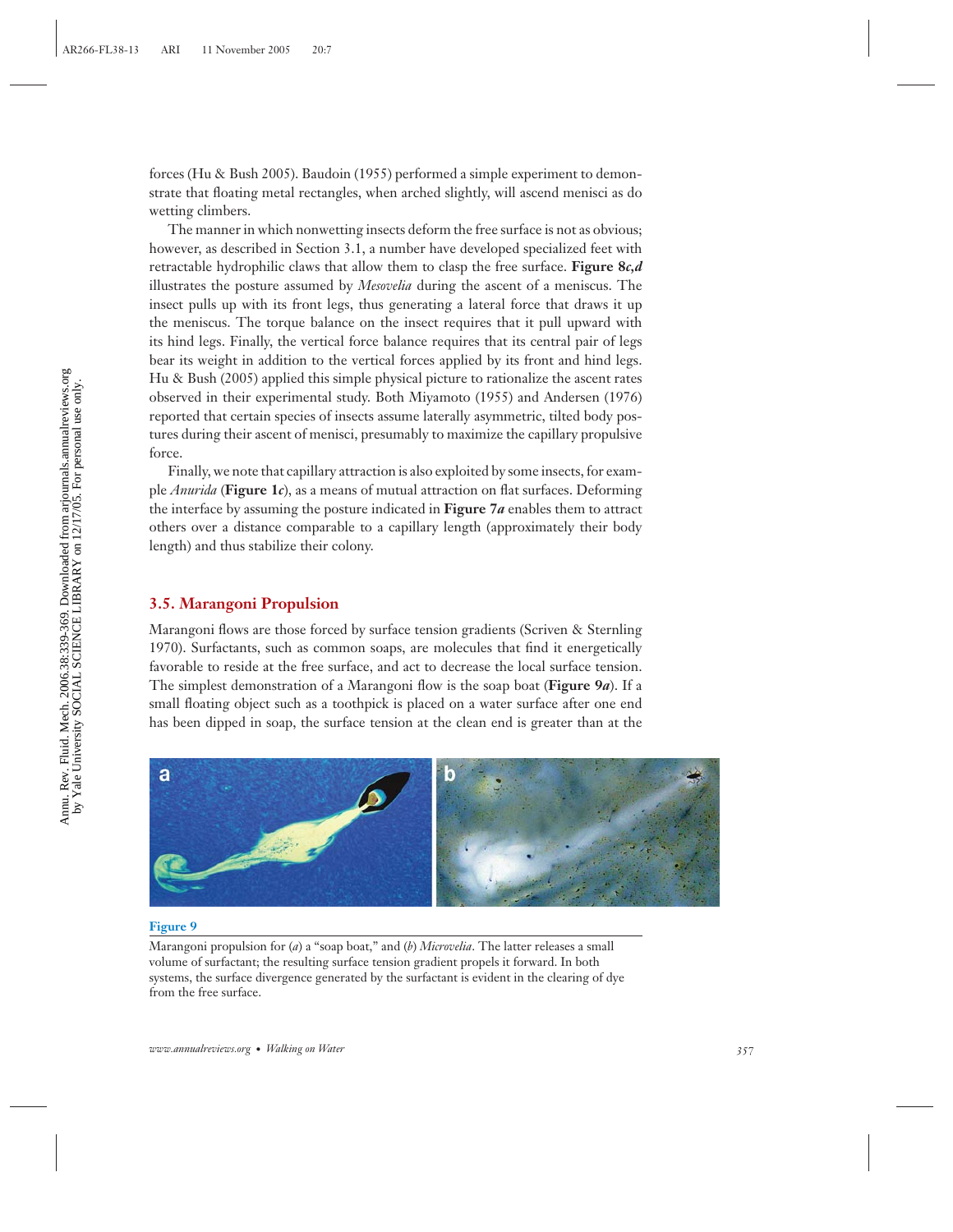soapy end; consequently, it is propelled away from the soap (e.g., Nakata et al. 2005). A similar principle is employed by a number of water walkers.

Marangoni propulsion was first reported by Billard & Bruyant (1905), who observed its use by a terrestrial insect when it accidentally fell onto the water surface. By releasing a surfactant, it was able to propel itself toward and up the meniscus bordering land and return to its preferred terrestrial environment. Marangoni propulsion by the rove beetle has been reported by Betz (2002), and by semiaquatic insects, for example *Microvelia* (**Figure 1***a*) and *Velia* by Linsenmair & Jander (1976) and Andersen (1976). Schildknecht (1976) and others examined the chemical composition of the rove beetle's secreted surfactant and found it had low solubility in water and reduced the surface tension from 72 to 49 dynes/cm. The authors note the characteristic body postures assumed during Marangoni propulsion. Peak speeds during Marangoni propulsion for *Microvelia* are approximately 17 cm/s, or twice the peak walking speed (Andersen 1982). By dusting the water surface with Lycopodium spores, the authors were able to visualize the path taken by the surfactant ejected. In **Figure 9***b*, the surfactant ejected by *Microvelia* clears the initially dyed surface layer. Although the origins of the surfactant are not clear for all creatures, Linsenmair & Jander (1976) note that the fluid in the salivary glands of *Velia* is surface active, and if the rostrum was sealed, no Marangoni propulsion was observed.

Marangoni propulsion by wetting insects is precisely analogous to that of the soap boat: The gradient in the surface tension along the contact line generates a propulsive force. For nonwetting arthropods, the transfer of chemical to kinetic energy is more subtle, as the Marangoni stress must be communicated across the creature's complex surface layer. The body postures assumed and steering method employed during Marangoni propulsion have yet to be rationalized.

# **4. LARGE WATER WALKERS**

#### **4.1. Man**

*"And when the disciples saw him walking on the sea, they were troubled, saying, It is a spirit; and they cried out for fear."*

-Matthew 14:26, King James Version

Barring divine intervention, it is impossible for man to walk on water without the aid of flotation devices, such as those envisaged by Leonardo da Vinci (**Figure 1***g*). As we have seen, the vertical force balance on water walkers requires that their weight be supported by either surface tension or inertial forces associated with their feet slapping the surface. A man of mass  $M = 70$  kg would require feet of perimeter  $P = Mg/\sigma \sim 10$  km to be supported by surface tension. If he relies alternatively on the inertial forces generated by slapping his feet at a mean speed *U*, he would require feet with area  $A = Mg/(\rho U^2)$ . Even generous estimates for  $U \sim 10 \text{ m/s}$ suggest that the area of a human's feet must be of order  $1 \text{ m}^2$  in order for him to walk on water. However, as for all creatures that generate weight support by slapping the surface, thrust generation is not everything: Power generation and stability are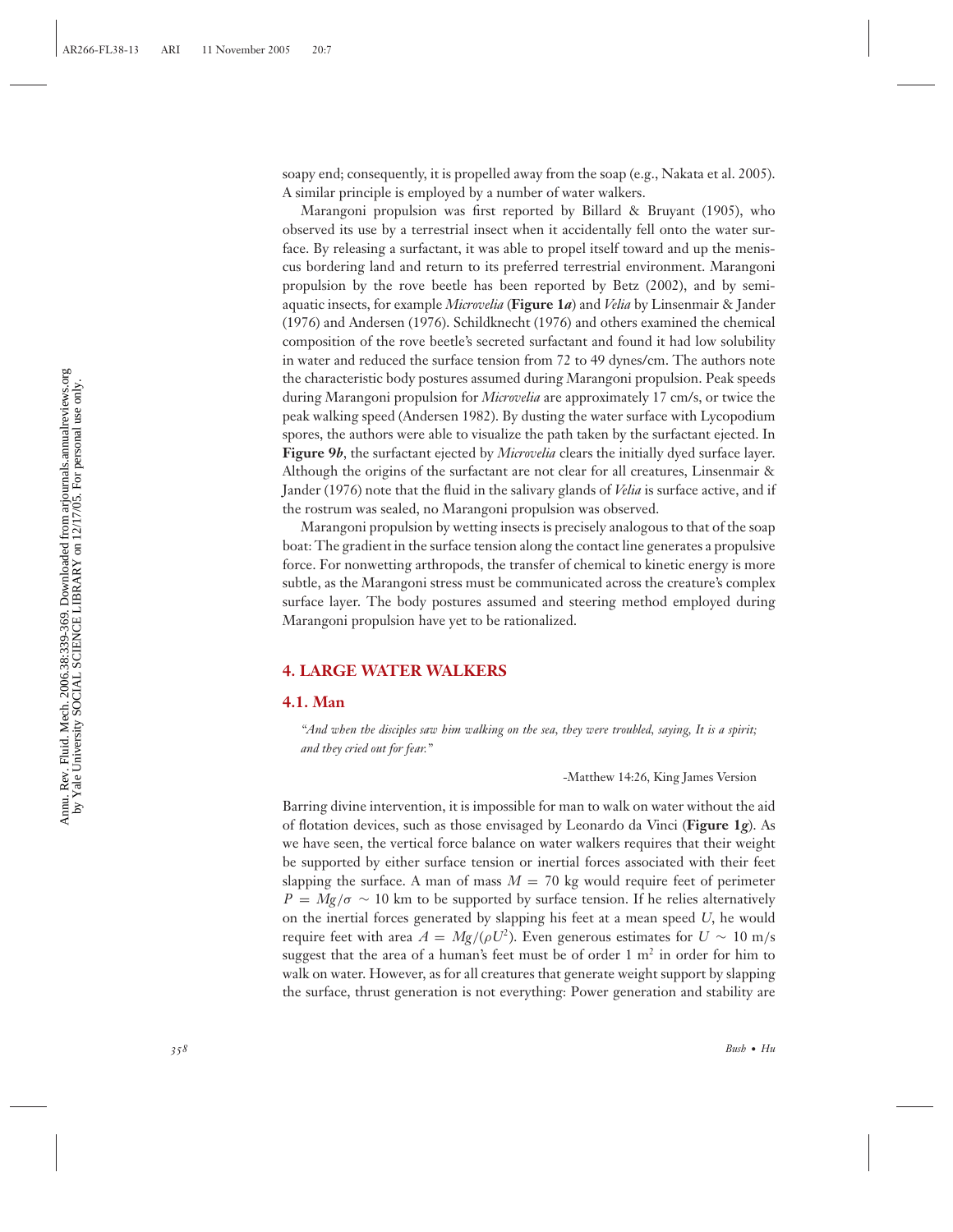primary concerns. Glasheen & McMahon (1996a) estimate that a human would be able to run on water only if he were able to achieve speeds of order 30 m/s, and to produce 15 times the muscle power available to him.

## **4.2. Surface Slapping**

Small anolis lizards and green iguanas run short distances over water (Hsieh & Lauder 2004); however, only the basilisk lizard (**Figure 1***e*) is capable of walking on water from infancy to adulthood. The basilisk lizard's weight ranges from 2 g as hatchlings to over 500 g as adults. Throughout this size range, they are able to sprint across the water surface at speeds of approximately 1.6 m/s. Although comfortable walking on land or swimming beneath the water surface, they have developed the ability to walk on water to avoid aquatic predators (Rand & Marx 1967).

Glasheen & McMahon (1996a) examined the surface locomotion of the basilisk lizard and elucidated their subtle water-walking technique. The authors characterized the driving stroke in terms of three distinct phases: slap, stroke, and recovery (**Figure 4***a*). The slapping phase is marked by the vertical impact of their driving foot on the water surface and an associated vertical reaction force. In the stroke phase, their fanned feet generate a deep cavity, against the back of which they push. The associated propulsive force thus results from combined form drag, added mass, and hydrostatic forces. The authors also demonstrate that a critical requirement for their successful surface propulsion is that the lizard be able to retract its foot before the collapse of the air cavity; if not, the resulting downward force on the driving leg will drag it under. While smaller lizards can initiate their water walking from within the water, older, larger, more sluggish lizards must get a running start from land (Rand & Marx 1967). Glasheen & McMahon (1996) rationalized this dependence by considering the lizards' anatomical and kinematic allometry. They predicted that 2-g lizards can generate more than twice the force required for weight support, whereas 200-g lizards can barely support their weight.

The model of Glasheen & McMahon (1996a,b) was based on an accompanying series of experiments of vertical impacts of discs on a free surface (Glasheen & McMahon 1996c). Hsieh (2003) notes that the topology of the driving stroke is significantly more complex and provides a detailed kinematic description thereof. This study was built upon by Hsieh & Lauder (2004), who elucidated the form of the flows generated by the driving stroke through three-dimensional digital particle image velocimetry. Their study demonstrates that substantial weight support is generated during the slap and stroke phases, whereas the principal forward thrust is generated during the stroke phase. Their flow visualization demonstrates that the lizard transfers momentum to the underlying fluid in the form of vortex rings that translate backward and downward (**Figure 4***a*).

The dynamics of other large water walkers have received very little attention. The ability of paddling ducklings to avoid wave drag by hydroplaning along the surface has been demonstrated by Aigeldinger & Fish (1995). Various waterfowl can sprint across the surface by vigorous slapping of the surface; some shorebirds do so to prepare for takeoff, using their wings to generate lift as needed. The Western Grebe (**Figure 1***f* )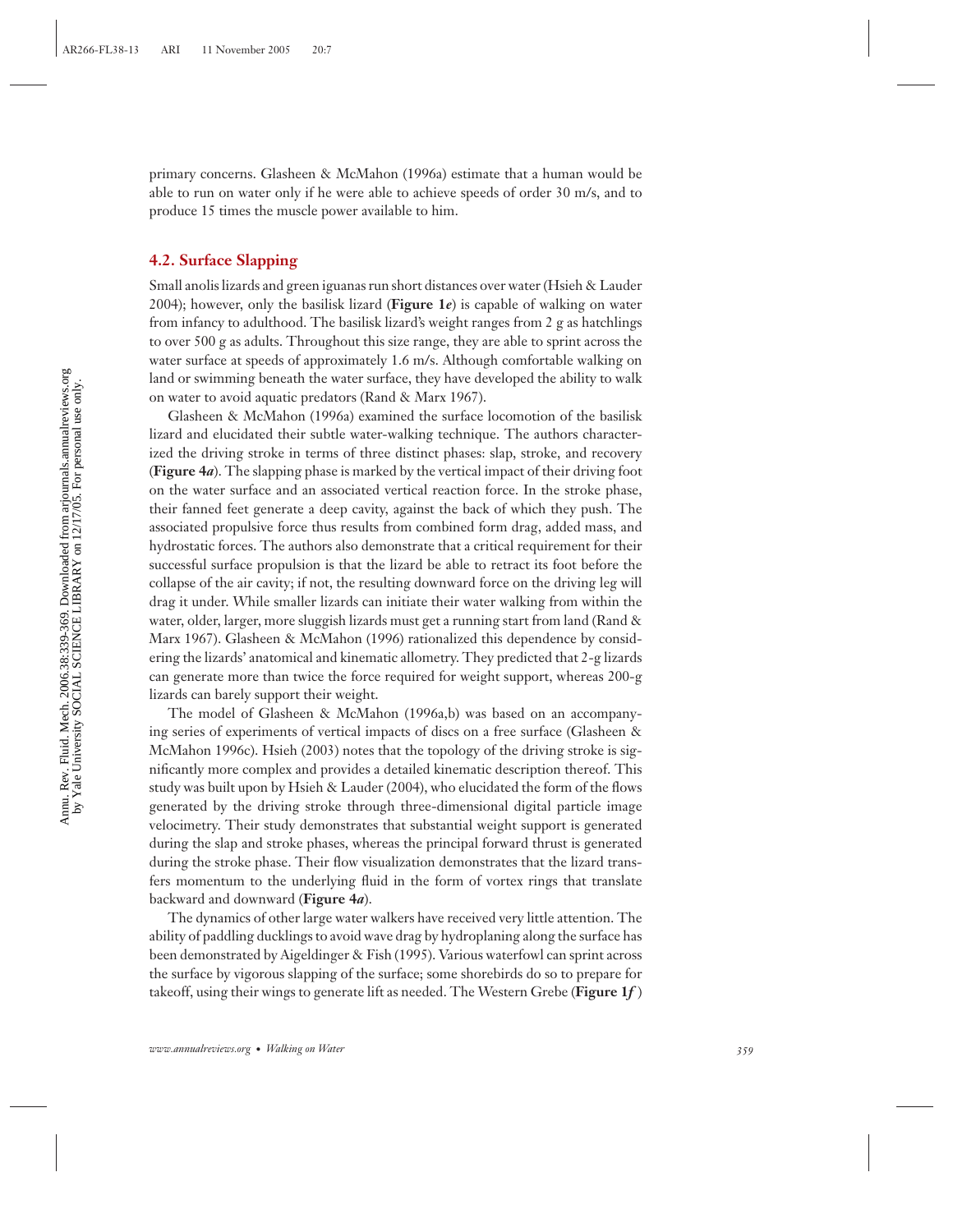sprints across water without using its wings as part of its elaborate mating ritual (Nuechterlein & Storer 1982). Steamer ducks propel themselves along the surface by slapping with both their feet and wings (Livezey & Humphrey 1983).

### **4.3. Tail Walking**

If one defines walking on water as propelling oneself at the surface with the bulk of one's body above the water, then the largest water walkers are mammals, specifically dolphins. By vigorously flapping their tails back and forth, dolphins can propel themselves along the free surface with only their tails submerged (Lang 1966; **Figure 1***h*). In general, living creatures can generate forces proportional to their cross-sectional areas, or body size squared, *L*<sup>2</sup> (Alexander 1985, McMahon & Bonner 1985). To tail walk, a creature must generate a force equal to its weight, which necessarily scales as  $L^3$ . As the ratio of force to weight thus scales as  $1/L$ , one expects tail walking to be easier for smaller swimmers. However, tail walking has only been observed in swimmers with characterisic length of 1–3 m.

Balancing a rod on one's finger can be achieved more easily for long than short rods. Stabilizing a vertical rod by applied vertical or horizontal periodic motions is a generic problem in classical mechanics. For vertical oscillations of a rod of length *L* with displacement  $\gamma$  cos  $\omega t$ , the stick is stable when  $\omega < (2gL)^{1/2}/\gamma$  (Stephenson 1908). Acheson & Mullin (1993) examined theoretically and experimentally the stability of an inverted pendulum consisting of N rods subjected to vertical forcing at its base. Stability of a rod shaken horizontally requires feedback between the rod and driver, that is, slow variation of the forcing amplitude or frequency; nevertheless, stability is more easily achieved for long rods. By analogy, one expects that stable tail walking is more readily achieved for large swimmers. Thus, one might justify the finite size range of tail-walking creatures: The force balance requires that they be small, whereas stability requires that they be large.

# **5. DISCUSSION**

Our review is confined to a discussion of various modes of propulsion at the interface. Considering the broader role of capillary effects in surface-dwelling arthropods raises countless new questions. For example, both waves and Marangoni effects are used for communication at the free surface. Although generally an inevitable consequence of their motion at the surface, a number of creatures use waves more creatively. The whirligig beetle is preceeded by a field of capillary waves that enable it to locate prey via echolocation (Tucker 1969). The fisher spider can detect prey by way of the waves generated by the prey as it struggles to free itself from the interface (Bleckmann 1985). The male water strider generates surface wave signals with frequency 80–90 Hz to identify its sex to prospective partners, thus eliminating the need for visual contact (Stimson Wilcox 1979). Surfactant may also play a role in sexual attraction for certain water-walking arthropods. The male fisher spider finds females by following the pheromone-rich trail left in their wake (Roland & Rovner 1983). Cheng & Roussis (1998) demonstrate that certain male water-walking insects eject a small volume of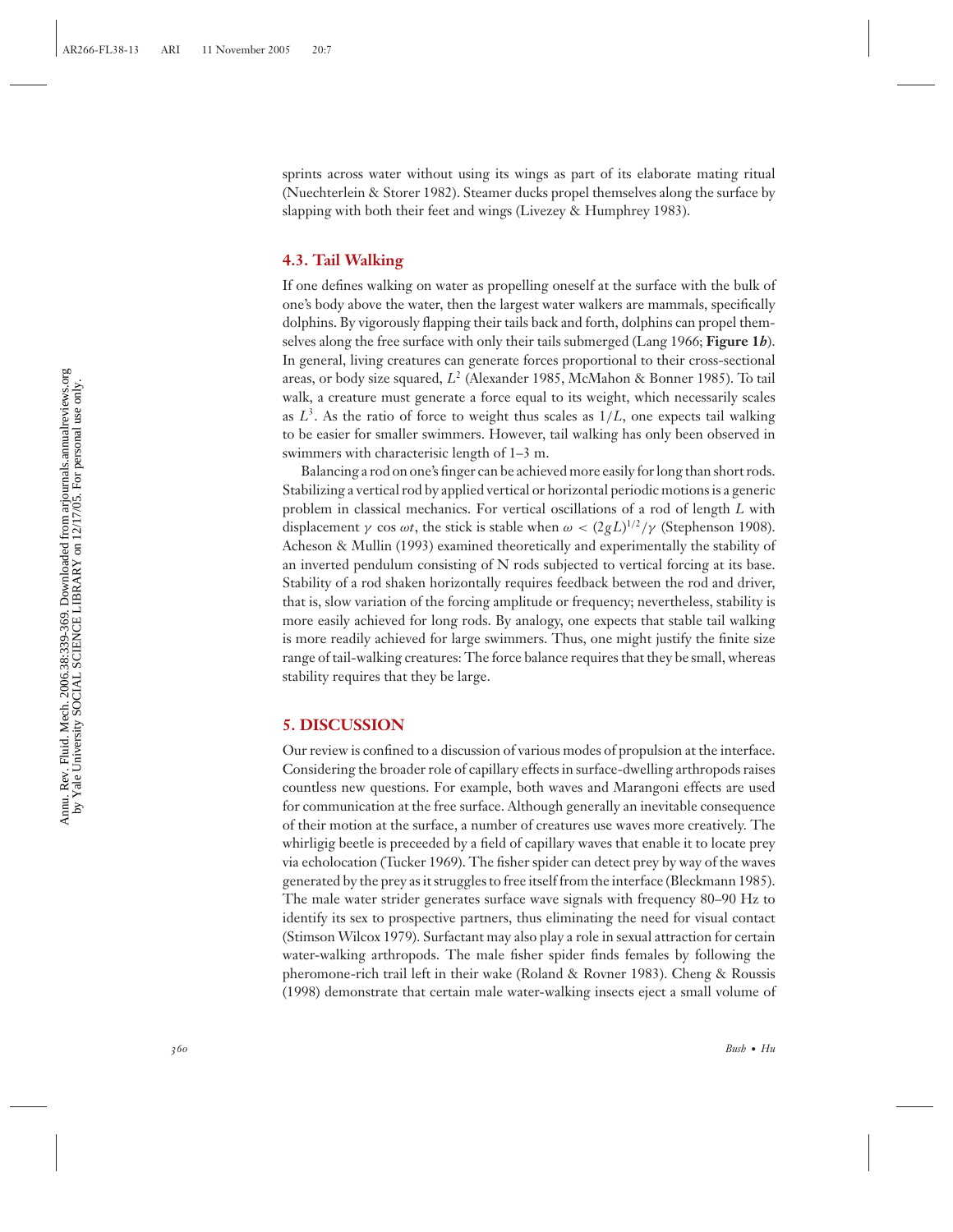lipids containing pheromones that spreads at a characteristic rate of 10 cm/s and serves to attract females. The use of similar chemical signaling in the seafaring water strider has been examined by Tsoukatou et al. (2001), and was proposed as a means by which adults find one another to mate in the open ocean.

Collective motion is also possible at the free surface. Because ants are generally wetting, they struggle to move on the water surface; nevertheless, certain ants have developed a novel means to migrate in times of flood (Tschinkel & Howard 1983). The entire colony flees its mound and binds together in a spherical ball of ants that may be as large as a basketball. The ant ball floats at the surface, partially submerged; however, by maintaining a state of constant motion, the colony generates angular motion of the ball that prevents any of its members from drowning.

As engineers become ever more interested in the manufacture of micro- and nanoscale devices that operate at scales dominated by capillary effects, much may be learned from the natural world. For example, those involved in the design of water-repellant surfaces or submersible water-proof bodies would benefit from careful consideration of the natural coatings of water-walking arthropods (Crisp 1950, Thorpe & Crisp 1949). It is noteworthy that the same physical mechanism employed by meniscus-climbing insects, specifically capillary attraction between floating bodies, has been used to create self-assembling structures on a micro- and nanoscale (Whitesides & Gryzbowski 2002). Biomimetics, the development of machines based on living organisms, may now draw upon new lightweight materials and advances in robotics, and seems poised to move into the world of water walkers. The first waterwalking robots, designed to mimic the water strider (Hu et al. 2003, Sitti 2005), were recently constructed.

It is valuable to place the locomotion of water-walking creatures in context with that of terrestrial creatures, swimmers, and fliers, and so contribute to the emerging integrative view of biolocomotion (Dickinson et al. 1999). First, rationalizing the propulsion of water-walking creatures through consideration of the momentum transferred in their wake was only recently attempted, by Hu et al. (2003) for the water strider and Hsieh & Lauder (2004) for the basilisk lizard (Dickinson 2003). Second, the motion of water walkers is marked by the transfer between strain energies of the creature, kinetic and gravitational energies of the creature and its fluid environment, and the surface energy of the deformed interface. The gravitational potential energy of the deformed interface is used by large water walkers such as the basilisk lizard. The surface energy generated by deforming the free surface is critical in the weight bearing and propulsion of water-walking arthropods. Indeed, quantifying the energy transfer between the creature, fluid, and interface would be an extremely valuable undertaking. It is presumably the complexity of this cycle that makes characterizing the energetics of water-walking creatures more difficult than that of terrestrial creatures, birds, and fish (Rayner 1982, Taylor & Heglund 1982).

Studies of locomotion on land have addressed the issue of stability: For what gaits is a walking animal stable? Studies of land creatures have distinguished between static and dynamic stability (Full et al. 2002). Small insects generally maintain static stability during both standing and walking by keeping their center of mass between their supporting feet. In order to maintain static stability, insects must keep at least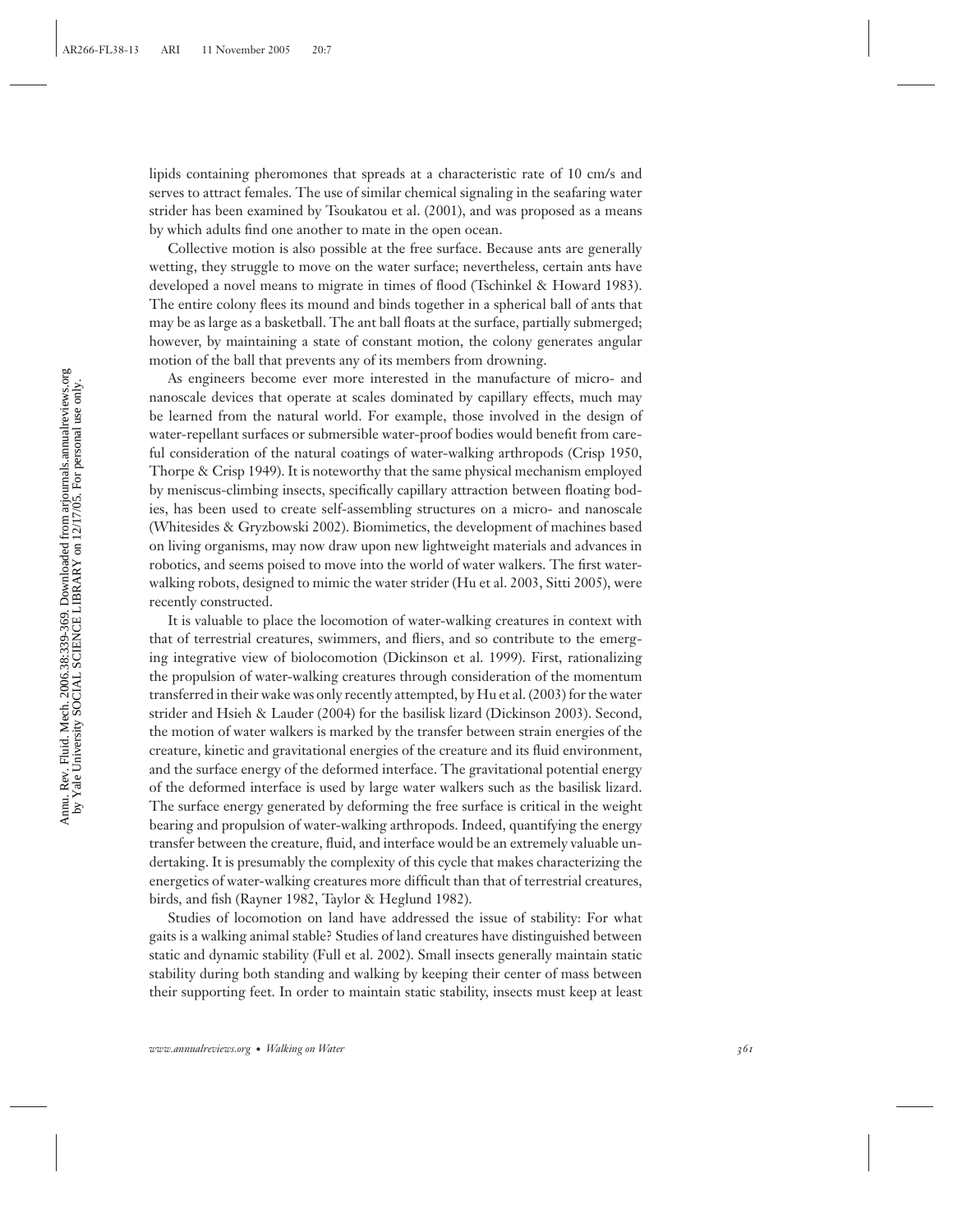three of their six legs on the ground at all times; it is thus that most hexapod insects use the alternating tripod gait. Larger creatures often have an airborne phase in which they are statically unstable. Small and large creatures alike maintain dynamic stability by pushing, often laterally, with their leg tips (Full et al. 2002). Ting et al. (1994) show that cockroaches utilize both static and dynamic stability. Dynamic stability is often used when the creatures must travel over rough terrain in which footholds are scarce. There has been recent interest in understanding the stability of a creature's propulsion on yielding surfaces such as sand (Kerdok et al. 2002, Lejeune et al. 1998), but little has been done toward characterizing the stability of water-walking creatures. Water-walking insects (e.g., *Microvelia* and *Mesovelia*) generally keep three legs on the water surface at all times in order to maintain static stability. The exception is the water strider, which generally keeps its pairs of front and hind leg tips on the water surface while its middle legs row. The study of Hsieh & Lauder (2004) demonstrated that, as for terrestrial insects and fish, lateral forces generated by the driving stroke may play a critical role in the lizard's stability and maneuverability.

We hope that this review has raised a number of fundamental fluid mechanics problems. Suter et al. (1997) presented the important physical picture of water-walking insects using their menisci as blades. Although one expects the integrity of the meniscus to be maintained provided *We* < 1, it would be valuable to develop a theoretical rationale for the dependence of the hydrodynamic drag on *Re* and *We* reported by Suter et al. (1997). While we have here attempted to assess the relative magnitudes of the force components acting on the driving legs of water walkers via simple scaling arguments, the problem is a complex one that deserves more rigorous treatment. How precisely is momentum transferred across the interface, and how are vortices shed by water walkers? It seems clear that the mechanism is quite different for creatures large and small, in the latter case being dominated by surface tension. Is the maneuverability of water walkers influenced by the details of the vortex shedding, as is the case for fish (Triantafyllou et al. 2000)?

Are there really no low *Re* water walkers; if not, can this absence be rationalized via Baudoin's simple scaling argument? How do the wetting properties of water-walking insects contribute to their life on and beneath the water surface? We have seen that some nonwetting insects are able to survive dunkings by virtue of the thin air layer that accompanies them when they are submerged. Other insects have variable wetting properties that contribute critically to their stability on the surface, or enable them to ascend menisci, or leap vertically off the free surface. Further elicidating the nature of the interaction between the free surface and the hair covering on water-walking arthropods would be of particular interest (Bico et al. 2004, Crisp 1950). Finally, although much work has been done on the static stability of floating bodies (e.g., Erdos et al. 1992), it would be valuable to consider the influence of variable wetting properties on the static and dynamic stability of floating bodies small relative to the capillary length.

The authors hope to have shared their enthusiasm for this exciting field of research, to date left largely unexplored by fluid dynamicists. In addition to providing a review of previous work, we hope to have given some indication of the vast range of fluid mechanics problems arising through the consideration of water-walking creatures.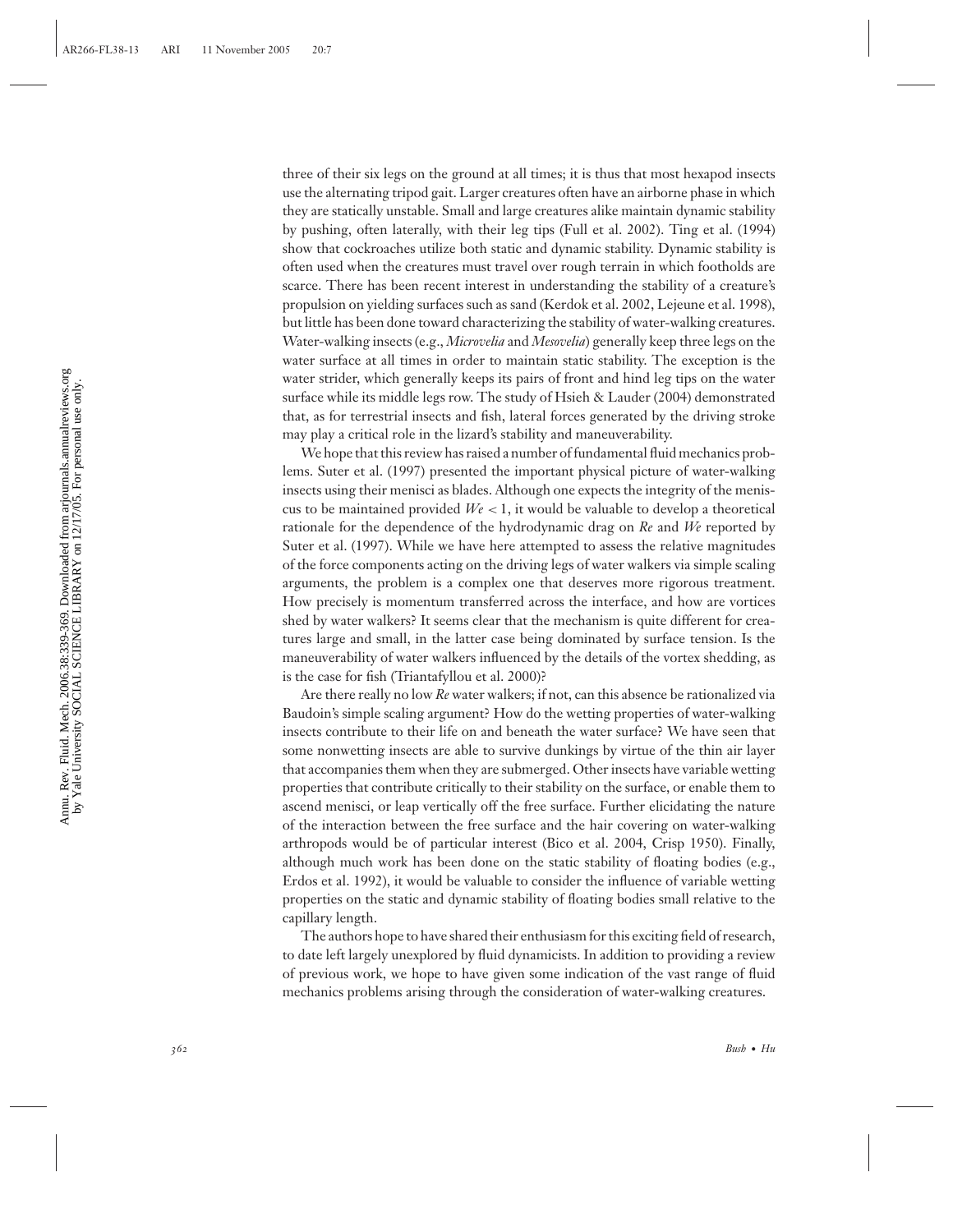# **ACKNOWLEDGMENTS**

JWMB gratefully acknowledges the financial support of the NSF through Career Grant CTS-0130465. DLH acknowledges the financial support of an NSF graduate research fellowship.

# LITERATURE CITED

Acheson DJ, Mullin T. 1993. Upside-down pendulums. *Nature* 366:215–16

- Aigeldinger TL, Fish EF. 1995. Hydroplaning by ducklings: overcoming limitations to swimming at the water surface. *J. Exp. Biol.* 198:1567–74
- Alben S, Shelley M, Zhang J. 2002. Drag reduction through self-similar bending of a flexible body. *Nature* 420:479–81
- Aldrovandi U. 1618. *Historiam Naturalem de Animalibus Insectis Libri Septem*. Franckfurt: Pauli Jacobi
- Alexander RM. 1985. The maximum forces exerted by animals. *J. Exp. Biol.* 115:231– 38
- Alexander RM. 2002. *Nature's Flyers*. Baltimore, MD: Johns Hopkins Univ. Press
- Alexander RM. 2003. *Principles of Animal Locomotion*. Princeton, NJ: Princeton Univ. Press
- Andersen NM. 1976. A comparative study of locomotion on the water surface in semiaquatic bugs (Insects, Hemiptera, Gerromorpha).*Vidensk. Meddr. Dan. Naturhist. Foren.* 139:337–96
- Andersen NM. 1982.*The Semiaquatic Bugs*(*Hemiptera*, *Gerromorpha*)*: Phylogeny*,*Adaptations*, *Biogeography and Classification*. Klampenborg, Den.: Scand. Sci.
- Andersen NM. 1995. Fine structure of the body hair layers and morphology of the spiracles of semiaquatic bugs in relation to life on the water surface. *Vidensk. Meddr. Dansk. Naturh. Foren.* 140:7–37
- Andersen NM, Cheng L. 2004. The marine insect *Halobates* (Heteroptera: Gerridae): biology, adaptations, distribution, and phylogeny. *Oceanogr*. *Mar. Biol. Annu. Rev.* 42:119–80
- Andersen NM, Polhemus JT. 1976. Water striders (Hemiptera: Gerridae, Vellidae, etc.). In *Marine Insects,* ed. L Chang, pp. 187–224. Amsterdam: North-Holland
- Bartell FE, Purcell WR, Dodd CG. 1948. The measurement of effective pore size and of the water-repellency of tightly woven textiles. *Faraday Soc. Disc.* 3:257–64
- Baudoin R. 1955. La physico-chimie des surfaces dans la vie des Arthropodes aeriens des miroirs d'eau, des rivages marins et lacustres et de la zone intercotidale. *Bull. Biol. Fr. Belg.* 89:16–164
- Betz O. 2002. Performance and adaptive value of tarsal morphology in rove beetles of the genus *Stenus* (Coleoptera, Staphylinidae). *J. Exp. Biol.* 205:1097–113
- Bico J, Thiele U, Quéré D. 2002 Wetting of textured surface. *Colloids Surf. A.* 206:41– 46
- Bico J, Roman B, Moulin L, Boudaoud A. 2004. Elastocapillary coalescence in wet hair. *Nature* 432:690

Biewener AA. 2003. *Animal Locomotion*. Oxford: Oxford Univ. Press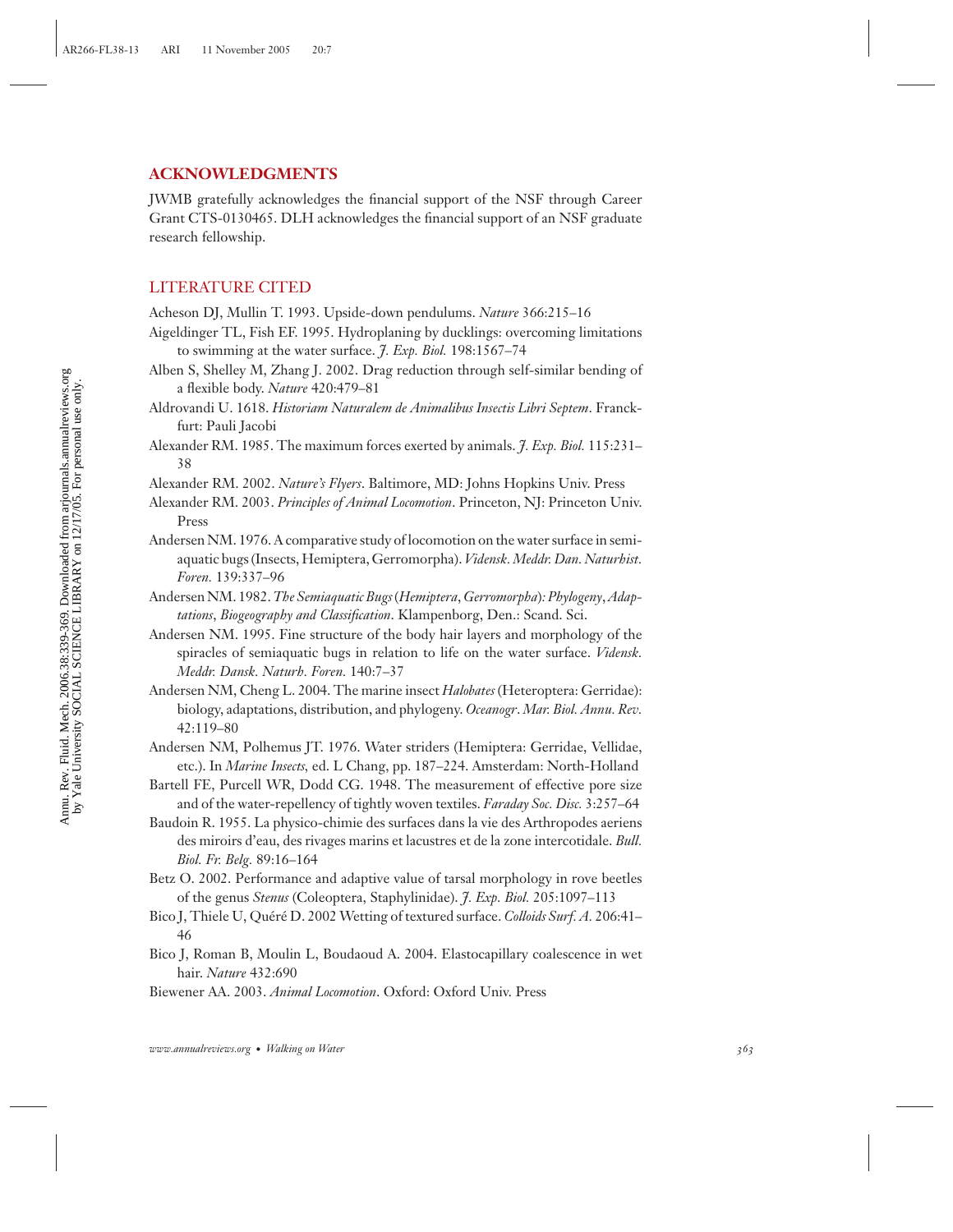- Billard G, Bruylant C. 1905. Sur un mode particulier de locomotion de certains stenus. *C. R. Soc. Biol.* 59:102
- Bleckmann H. 1985. Discrimination between prey and non-prey wave signals in the fishing spider *Dolomedes triton* (*Pisauridae*). In *Acoustic and Vibrational Communication in Insects*, ed. K Kalmring, N Elsner, pp. 215–22. Berlin: Paul Parey
- Bowdan E. 1978. Walking and rowing in the water strider, *Gerris remigis*. *J. Comp. Physiol.* 123:43–49
- Brinkhurst RO. 1960. Studies on the functional morphology of *Gerris najas* DeGeer (Hem. Het. Gerridae). *Proc. Zool. Soc. London* 133:531–39
- Brocher F. 1910. Les phénomènes capillaires, leur importance dans la biologie aquatique. *Ann. Biol. Lacustre* 4:89–139
- Bush JWM. 2005 Video webpage. **http://www-math.mit.edu/bush/video.htm.**
- Bush JWM, Hu DL. 2005. Walking on water. In *Multimedia Fluid Mechanics CD-ROM*, ed. GM Homsy. Cambridge, UK: Cambridge Univ. Press
- Cassie ABD, Baxter S. 1945. Large contact angles of plant and animal surfaces. *Nature.* 155:21–22
- Chan DYC, Henry JD Jr, White LR. 1981. The interaction of colloidal particles collected at fluid interfaces. *J. Colloid Interface Sci*. 79:410–18
- Cheng L. 1973. Marine and freshwater skaters: differences in surface fine structures. *Nature* 242:132–33
- Cheng L, Pitman RL. 2002. Mass oviposition and egg development of the ocean skater *Halobates sobrinus* (Heteroptera: Gerridae). *Pacific Sci.* 6(4):441–45
- Cheng L, Roussis V. 1998. Sex attractant in the marine insect *Trochopus plumbeus* (Heteroptera: Veliidae): a preliminary report. *Mar. Ecol. Prog. Ser*. 170:283–86
- Crisp DJ. 1950. The stability of structures at a fluid interface. *Trans. Faraday Soc.* 46:228–35
- Daniel T. 1984. Unsteady aspects of aquatic locomotion. *Am. Zool.* 24:121–34
- Darnhofer-Demar B. 1969. Zur Fortbewegung des Wasserläufers Gerris lacustris L. auf des Wasseroberfläche. Zool. Anz. Suppl. 32:430-39
- de Gennes P-G, Quéré D, Brochard-Wyart F, Reisinger A. 2002. *Capillarity and Wetting Phenomena: Drops, Bubbles, Pearls and Waves*. Paris: Springer-Verlag
- Denny MW. 1993. *Air and Water: The Biology and Physics of Life's Media*. Princeton: Princeton Univ. Press
- Denny MW. 2004. Paradox lost: answers and questions about walking on water. *J. Exp. Biol.* 207:1601–6
- Deshefy G. 1981.''Sailing" behaviour in the fishing spider, *Dolomedes triton* (Walckenaer). *Anim. Behav.* 29:965–66
- Dickinson MH. 2003. Animal locomotion: how to walk on water. *Nature* 424:621–22
- Dickinson MH, Farley CT, Full RJ, Koehl MAR, Kram R, Lehman S. 2000. How animals move: an integrative view. *Science* 288:100–6
- Dickinson MH, Lehmann FO, Sane S. 1999. Wing rotation and the aerodynamic basis of insect flight. *Science* 284:1954–60
- Drucker EG, Lauder GV. 1999. Locomotor forces on a swimming fish: threedimensional vortex wake dynamics quantified using digital particle image velocimetry. *J. Exp. Biol.* 202:2393–412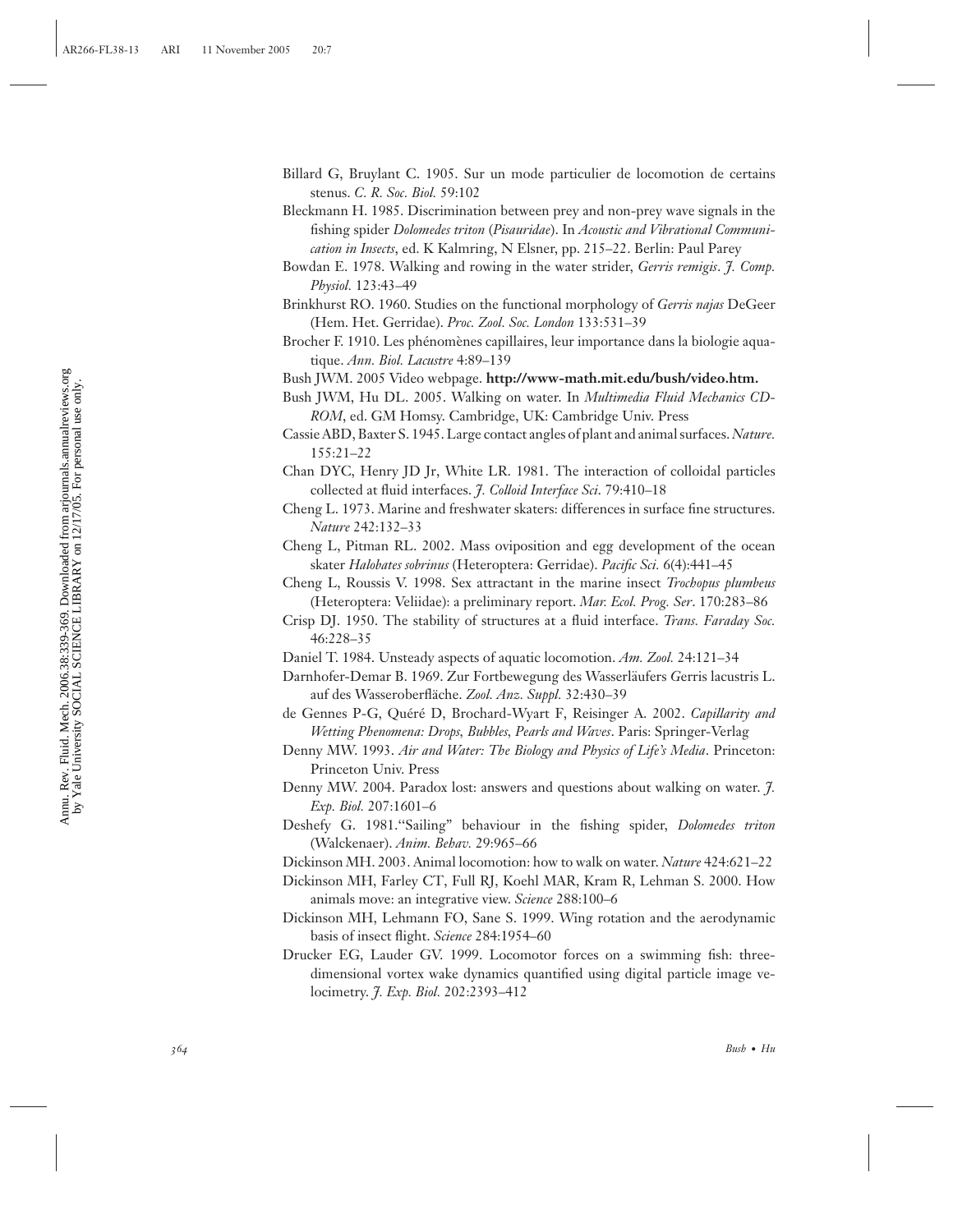- Dufour L. 1833. Recherches Anatomiques et Physiologiques sur les Hémiptères, Accom*pagn´ees de Consid`erations Relatives `a l'Histoire Naturelle et `a la Classification de ces Insectes*, pp. 12, 68–74. Paris: Impr. Bachelier
- Erdos P, Schibler G, Herndon RC. 1992. Floating equilibrium of symmetrical objects and the breaking of symmetry. Part 1: prisms. *Am. J. Phys.* 60:335–45
- Fish FE. 1982. Aerobic energetics of surface swimming in the muskrat Ondatra zibethicus. *Physiol. Zool.* 55:180–89
- Fish FE, Baudinette RV. 1999. Energetics of locomotion by the Australian water rat (*Hydromys chrysogaster*): a comparison of swimming and running in a semi-aquatic mammal. *J. Exp. Biol.* 202:353–63
- Full RJ, Kubow T, Schmitt J, Holmes P, Koditschek D. 2002. Quantifying dynamic stability and maneuverability in legged locomotion.*Integr. Comp. Biol.* 42:149–57
- Gao XF, Jiang L. 2004. Water-repellant legs of water striders. *Nature* 432:36
- Glasheen JW, McMahon TA. 1996a. A hydrodynamic model of locomotion in the basilisk lizard. *Nature* 380:340–42
- Glasheen JW, McMahon TA. 1996b. Size dependence of water-running ability in basilisk lizards. *J. Exp. Biol.* 199:2611–18
- Glasheen JW, McMahon TA. 1996c. Vertical water entry of disks at low Froude numbers. *Phys. Fluids* 8(8):2078–85
- Gorb S, Barth F. 1994. Locomotor behaviour during prey-capture of a fishing spider, *Dolomedes plantarius* (Araneae: Aranidae): galloping and stopping. *J. Arachnol.* 22:89–93
- Hebets EA, Chapman RF. 2000. Surviving the flood: plastron respiration in the nontracheate arthropod *Phrynus marginemaculatus* (Amblypygi; Arachnida). *J. Insect Phys.* 46:13–19
- Havelock TH. 1966. *Collected Papers of Sir Thomas Havelock on Hydrodynamics, ed. C Wigley*. Washington, DC: Off. Nav. Res.
- Hill A. 1950. The dimensions of animals and their muscular dynamics. *Sci. Prog.* 38:209–30
- Hopkin SP. 1997. *Biology of the Springtails (Insecta: Collembola*). Oxford, NY: Oxford Univ. Press
- Hsieh ST. 2003. Three-dimensional hindlimb kinematics of water running in the plumed basilisk lizard (*Basiliscus plumifrons*). *J. Exp. Biol.* 206:4363–77
- Hsieh ST, Lauder G. 2004. Running on water: three-dimensional force generation by basilisk lizards. *Proc. Natl. Acad. Sci. USA* 101:16784–88
- Hu DL. 2005 *The hydrodynamics of water-walking insects.* PhD thesis. Mass. Inst. Tech.
- Hu DL, Bush JWM. 2005a. Meniscus-climbing insects. *Nature*. In press
- Hu DL, Chan B, Bush JWM. 2003. The hydrodynamics of water strider locomotion. *Nature* 424:663–66
- Humphrey J. 1987. Fluid mechanical constraints on spider ballooning. *Oecologia* 73:469–77
- Hungerford HB. 1919. The biology and ecology of aquatic semiaquatic Hemiptera. *Kans. Univ. Sci. Bull.* 11:3–328
- Hunter P. 2003. Sizing up nature's denizens. *Scientist* 17(19):18–20
- Imms AD. 1906. *Anurida* (*a springtail* ). *LMBC Mem. XIII Typical British Marine Plants and Animals.* London: Williams & Norgate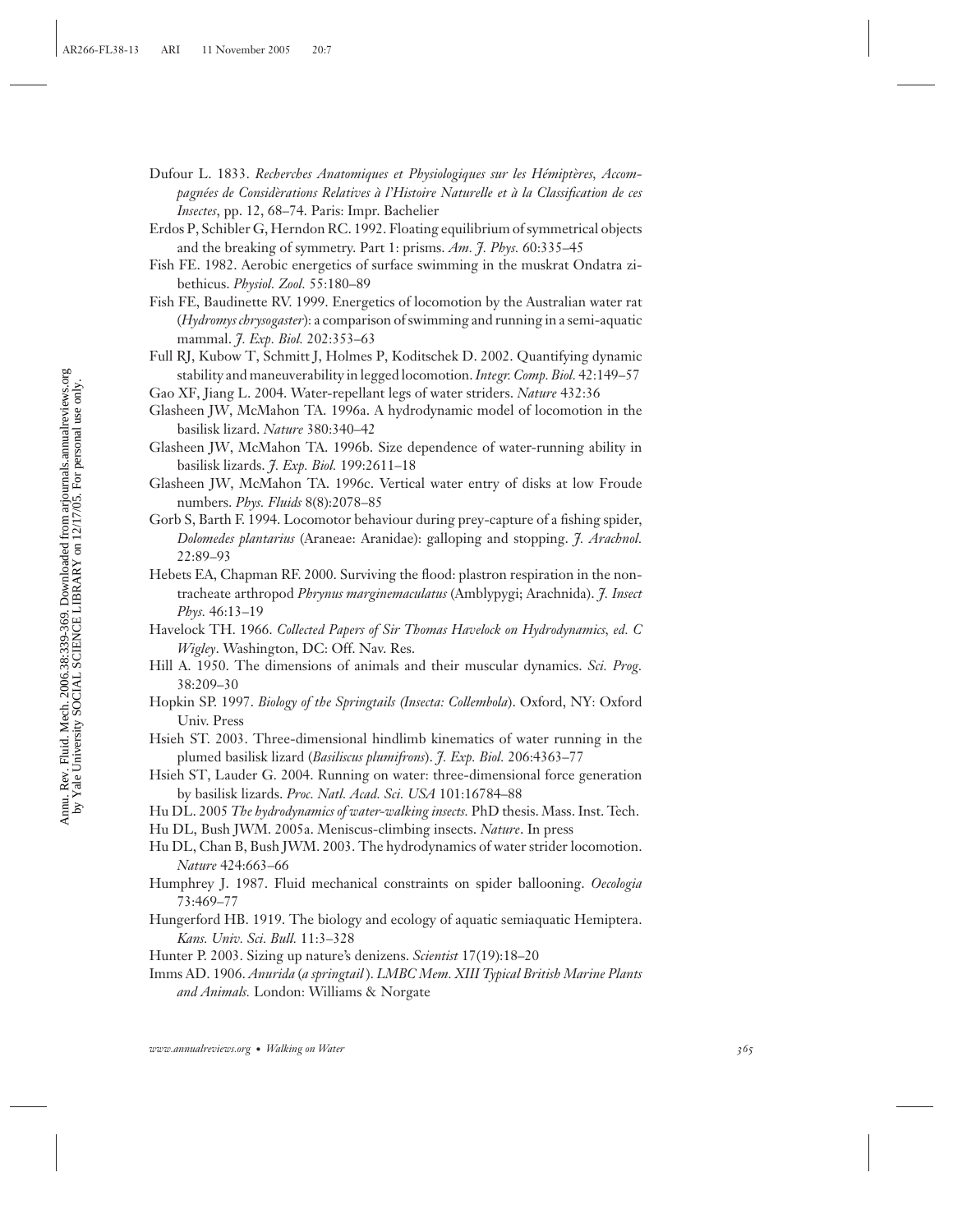- Janssens F. 2005. *Checklist of the Collembola of the world: note on the morphology and origin of the foot of the Collembola.* **http://www.Collembola.org/publicat/unguis.htm**
- Keller J. 1998. Surface tension force on a partly submerged body. *Phys. Fluids* 10:3009– 10
- Kerdok AE, Biewener AA, McMahon TA, Weyand PG, Herr HM. 2002. Energetics and mechanics of human running on surfaces of different stiffnesses. *J. Appl. Physiol.* 92(2):469–78
- Kokshaysky NV. 1979. Tracing the wake of a flying bird. *Nature* 269:146–48
- Kralchevsky PA, Denkov DN. 2001. Capillary forces and structuring in layers of colloid particles. *Curr. Opin. Colloid Interface Sci.* 6:383–401
- Lang TG. 1966. Hydrodynamic analysis of cetacean performance. In *Whales, Dolphins, and Porpoises*, ed. KS Norris, pp. 410–32. Berkeley, CA: Univ. Calif. Press
- Lejeune TM, Willems PA, Heglund NC. 1998. Mechanics and energetics of human locomotion on sand. *J. Exp. Biol.* 201:2071–80
- Levich VG, Krylov VS. 1969. Surface-tension-driven phenomena. *Annu. Rev. Fluid Mech.* 1:293–316
- Li J, Hesse M, Ziegler J, Woods AW. 2005. An arbitrary Lagrangian Eulerian method for moving-boundary problems and its application to jumping over water. *J. Comput. Phys.* 208:289–314
- Lighthill J. 1970. Aquatic animal propulsion of high hydromechanical efficiency. *J. Fluid Mech.* 44:265–301
- Lighthill J. 1975. *Mathematical Biofluiddynamics*. Philadelphia: SIAM
- Lighthill J. 1979. *Waves in Fluids.* Cambridge, UK: Cambridge Univ. Press
- Linden PF, Turner JS. 2004. Optimal vortex rings and aquatic propulsion mechanisms. *Proc. R. Soc. London Ser. B* 271:647–53
- Linsenmair K, Jander R. 1976. Das 'entspannungsschwimmen' von *Velia* and *Stenus*. *Naturwissenschaften* 50:231
- Livezey BC, Humphrey PS. 1983. Mechanics of steaming in Steamer-ducks. *Auk* 100:485–88
- Mansfield EH, Sepangi HR, Eastwood EA. 1997. Equilibrium and mutual attraction or repulsion of objects supported by surface tension. *Philos. Trans. R. Soc. London Ser. A* 355:869–919
- McAlister W. 1959. The diving and surface-walking behaviour of *Dolomedes triton sexpunctatus* (Araneae: Pisauridae). *Anim. Behav.* 8:109–11
- McHenry MJ, Azizi E, Strother J. 2003. The hydrodynamics of locomotion at intermediate Reynolds numbers: undulatory swimming in ascidian larvae (*Botrylloides* sp.) *J. Exp. Biol.* 206:327–43
- McMahon TA, Bonner JT. 1985. *On Size and Life.* New York: Stockholm: Sci. Am. Libr.
- Milgram JH. 1998. Fluid mechanics for sailing vessel design. *Annu. Rev. Fluid Mech.* 30:613–13
- Miyamoto S. 1955. On a special mode of locomotion utilizing surface tension at the water-edge in some semiaquatic insects. *Kontyû* 23:45–52
- Nakata S, Doi Y, Kitahata H. 2005. Synchronized sailing of two camphor boats in polygonal chambers. *J. Phys. Chem. B* 109:1798–802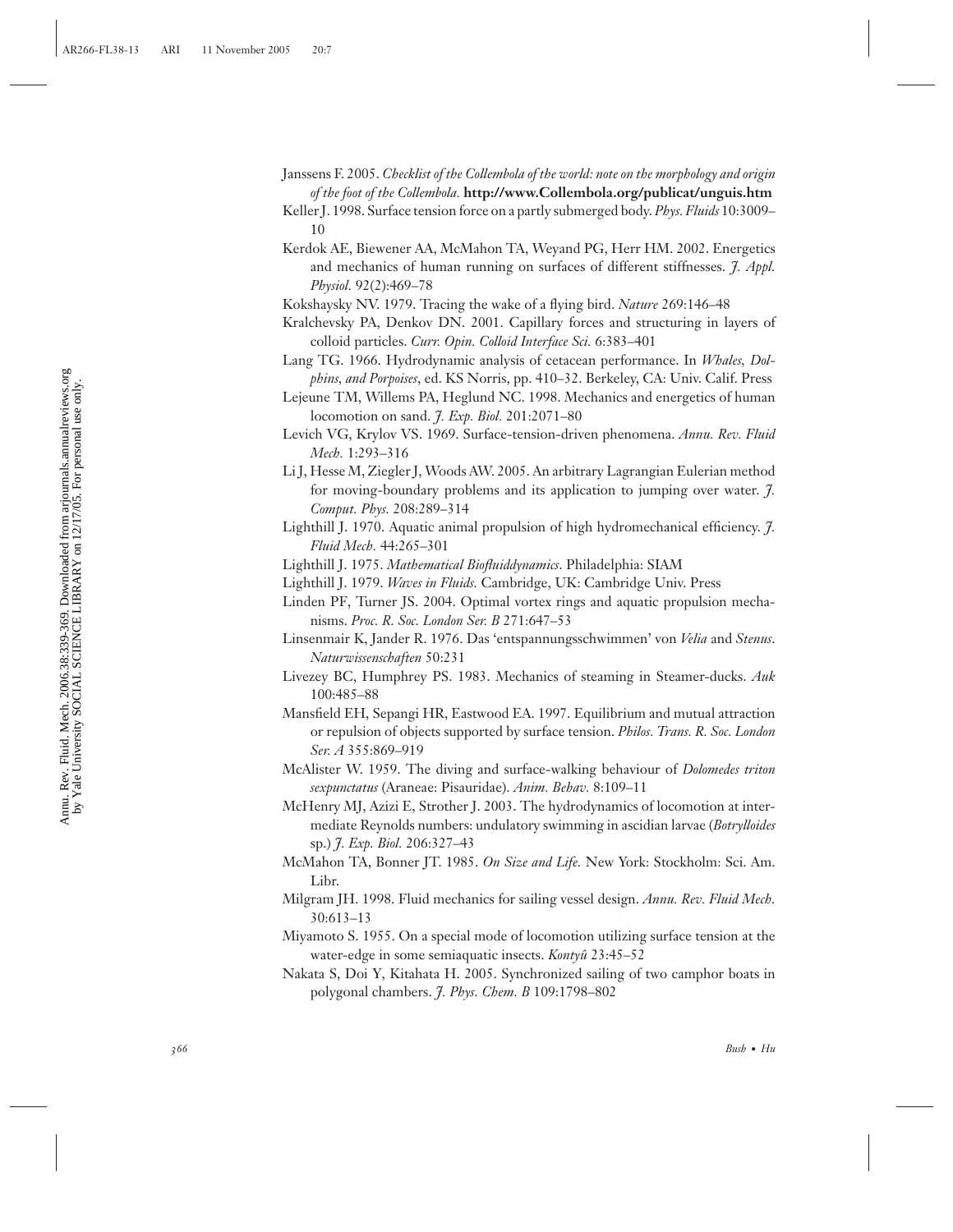- Noble-Nesbitt J. 1963. Transpiration in *Podura aquatica* L. (Collembola, Isotomidae) and the wetting properties of its cuticle. *J. Exp. Biol.* 40:681–700
- Novotny V, Wilson MR. 1997. Why are there no small species among xylem-sucking insects? *Evol. Ecol.* 11:419–37
- Nuechterlein GL, Storer RW. 1982. The pair-formation displays of the Western Grebe. *Condor* 84(4):350–69
- Nutman S. 1941. The function of the ventral tube in *Onychiurus armatus* (collembola). *Nature* 148:168–69
- Pennycuick CJ. 1968. Power requirements for horizontal flight in the pigeon *C*olumba livia. *J. Exp. Biol.* 49:509–26
- Plateau J. 1873. *Statique Exp´erimentale et Th´eorique des Liquides Soumis aux Seules Forces Mol´eculaires*,Vols. 1, 2. Paris: Gauthier-Villars
- Portier P. 1911. Recherches physiologiques sur les insectes aquatiques. *Arch. Zool. Exp.* Sér 5 8:94
- Prange HD, Schmidt-Nielsen K. 1970. The metabolic cost of swimming in ducks. *J. Exp. Biol.* 53:763–77
- Radhakrishnan V. 1998. Locomotion: dealing with friction. *Proc. Natl. Acad. Sci. USA* 95:5448–55
- Rand A, Marx H. 1967. Running speed of the lizard *Basiliscus basiliscus* on water. *Copeia* 1:230–33
- Raphael E, deGennes P-G. 1995. Capillary waves caused by a moving disturbance: wave resistance. *Phys. Rev. E* 53(4):3448–55
- Ray J. 1710. *Historia Insectorum*, p. 57. London: Impensis/Churchill
- Rayner JMV. 1979a. A vortex theory of animal flight. *J. Fluid Mech.* 91:697–63
- Rayner JMV. 1979b. A new approach to animal flight mechanics. *J. Exp. Biol.* 80:17– 54
- Rayner JMV. 1982. Avian flight energetics. *Annu. Rev. Physiol.* 44:109–19
- Rayner JMV, Jones G, Thomas A. 1986. Vortex flow visualizations reveal change in upstroke function with flight speed in bats. *Nature* 321:162–64
- Roland C, Rovner JS. 1983. Chemical and vibratory communication in the aquatic pisaurid spider *Dolomedes triton* (Araneae, Pisauridae). *J. Arach.* 11:77–85
- Rovner JS. 1986. Spider hairiness: Air stores and low activity enhance flooding survival in inland terrestrial species. *Acta X Intl. Congr. Arach. Jaca/Espana* 123–29
- Schmidt-Nielsen K. 1984. *Scaling: Why is Animal Size so Important?* Cambridge, UK: Cambridge Univ. Press
- Schildknecht H. 1976. Chemical ecology–a chapter of modern natural products chemistry. *Angew. Chem. Int. Ed. Engl.* 15:214–22
- Schultz J. 1987. Walking and surface film locomotion in terrestrial and semi-aquatic spiders. *J. Exp. Biol.* 115:427–44
- Scriven L, Sternling C. 1970. The Marangoni effect. *Nature* 187:186–88
- Sitti M. 2005. **www.me.cmu.edu/faculty1/sitti/nano/projects/waterstrider**.
- Spedding G, Rosén M, Hedenstrom A. 2003. A family of vortex wakes generated by a thrush nightingale in free flight in a wind tunnel over its entire natural range of flight speeds. *J. Exp. Biol.* 206:2313–44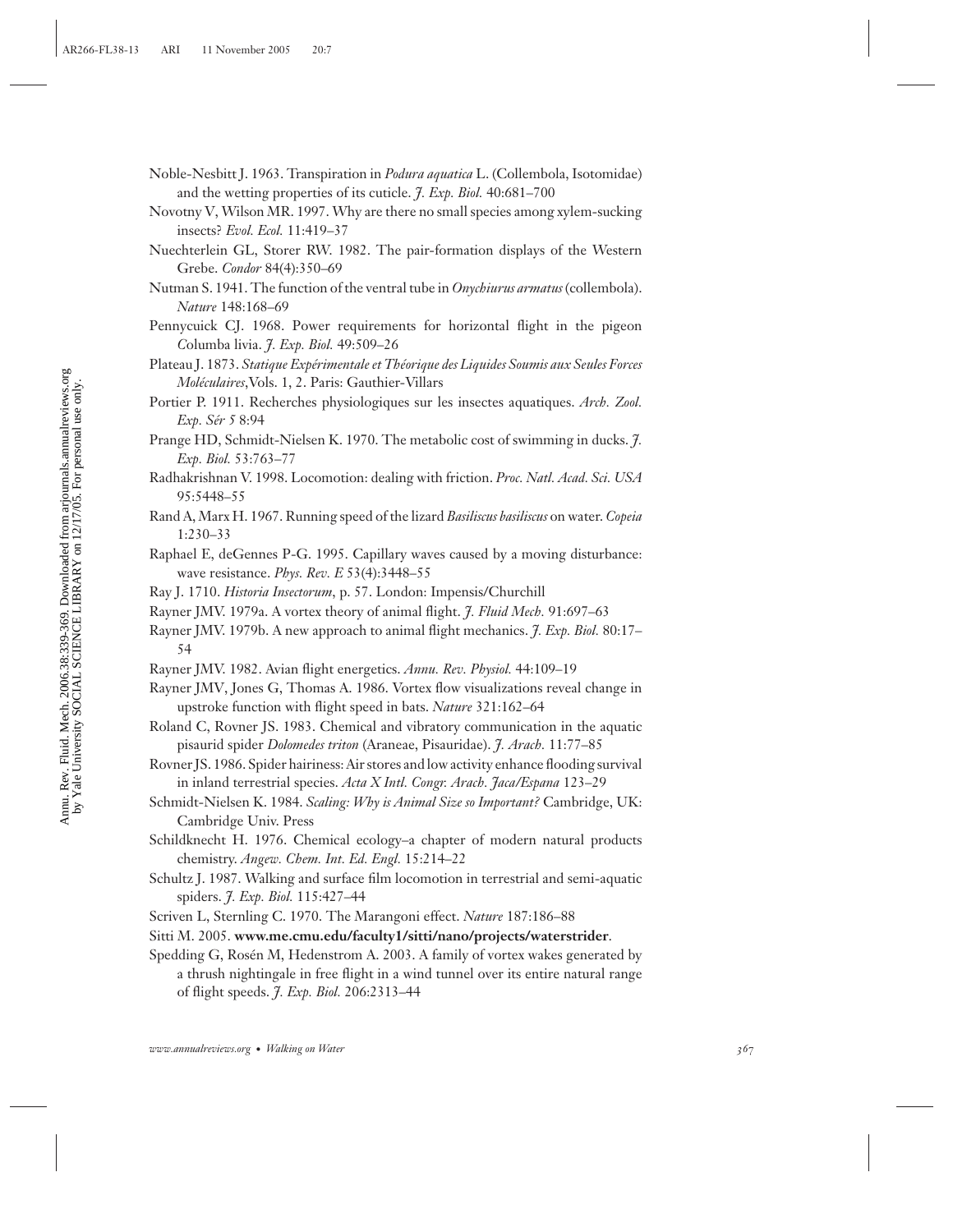- Staddon BW. 1972. On the suggestion that the secretion from the methathoracic scent glands of a surface-dwelling aquatic insect, *Gerris najas*, has a waterproofing function. *J. Exp. Biol.* 57:765–69
- Stephenson A. 1908. On a new type of dynamical stability. *Mem. Proc. Manch. Lit. Philos. Soc.* 52(8):1–10
- Stratton GE, Suter RB, Miller PR. 2004a. Evolution of water surface locomotion by spiders: a comparative approach. *Biol. J. Linn. Soc.* 81:63–78
- Stratton GE, Suter RB, Miller PR. 2004b. Taxonomic variation among spiders in the ability to repel water: surface adhesion and hair density. *J. Arach.* 32:11–21
- Sun S, Keller J. 2001. Capillary-gravity wave drag. *Phys. Fluids* 13:2416–51
- Suter RB. 1991. Ballooning in spiders: results of wind tunnel experiments. *Ethol. Ecol. Evol.* 3:13–25
- Suter RB. 1992. Ballooning: data from spiders in freefall indicate the importance of posture. *J. Arachnol.* 20:107–13
- Suter RB. 1999. Walking on water. *Am. Sci.* 87:154–59
- Suter RB. 2004. Trichobothrial mediation of an aquatic escape response: directional jumps by the fisher spider, *Dolomedes triton*, foil frog attacks. *J. Insect Sci.* 3(19):1– 7
- Suter RB, Gruenwald J. 1999. Cheap transport for fishing spiders (Araneae, Pisauridae): the physics of sailing on the water surface. *J. Arachnol.* 27:489–96
- Suter RB, Gruenwald J. 2000. Predator avoidance on the water surface? Kinematics and efficacy of vertical jumping by *Dolomedes* (Araneae, Pisauridae). *J. Arachnol.* 28:201–10
- Suter RB, Rosenberg R, Loeb S, Wildman H, Long JH Jr. 1997. Locomotion on the water surface: propulsive mechanisms of the fisher spider *Dolomedes triton*. *J. Exp. Biol.* 200:2523–38
- Suter RB, Stratton G, Miller P. 2003. Water surface locomotion by spiders: distinct gaits in diverse families. *J. Arachnol.* 31:428–32
- Suter RB, Wildman H. 1999. Locomotion on the water surface: hydrodynamic constraints on rowing velocity require a gait change. *J. Exp. Biol.* 202:2771–85
- Taylor CR, Heglund NC. 1982. Energetics and mechanics of terrestrial locomotion. *Annu. Rev. Physiol.* 44:97–107
- Taylor GI. 1961. Analysis of the swimming of long and narrow animals. *Proc. R. Soc. London Ser. A* 214:158–83
- Thibaud J-M. 1970. Biologie et écologie des Collemboles Hypogastruidae édaphiques et cavernicoles. *Mém. Mus. Natl. Hist. Nat., Nouvelle Sér. A* 61:83-201
- Thompson D. 1961. *On Growth and Form*. Cambridge, UK: Cambridge Univ. Press
- Thorpe WH. 1950. Plastron respiration in aquatic insects. *Biol. Rev.* 25:344–90
- Thorpe WH, Crisp DJ. 1949. Studies on plastron respiration iv: plastron respiration in the Coleoptera. *J. Exp. Biol*. 25:219–61
- Ting LH, Blickhan R, Full RJ. 1994. Dynamic and static stability in hexapedal runners. *J. Exp. Biol.* 197(1):251–69
- Triantafyllou MS, Triantafyllou GS, Yue DKP. 2000. Hydrodynamics of fishlike swimming. *Annu. Rev. Fluid Mech.* 32:33–53
- Tschinkel WR, Howard DF. 1983. Colony founding by pleometrosis in the fire ant, *Solenopsis invicta. Behav. Ecol. Sociobiol.* 12:103–13